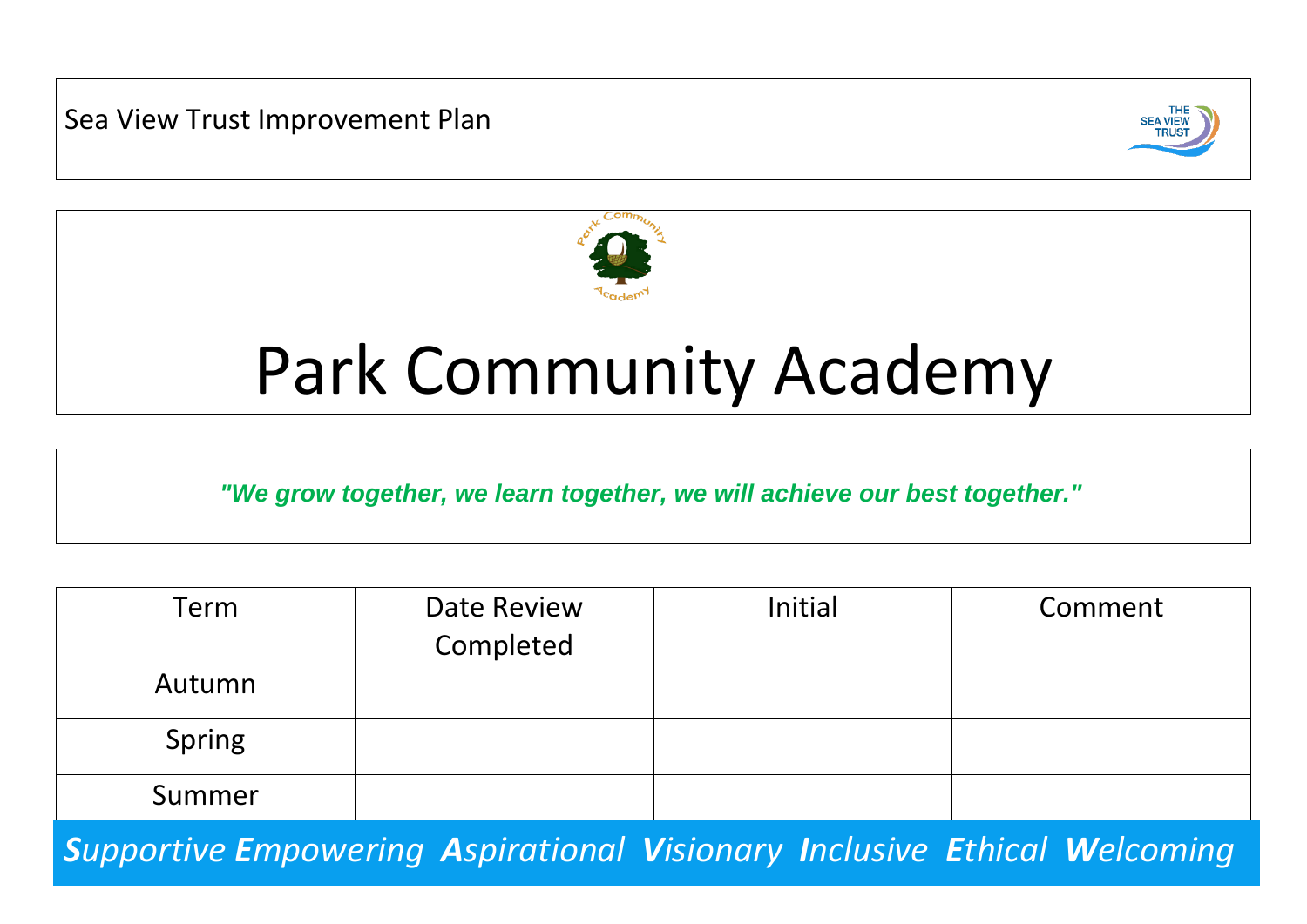## **Achieving Trust-wide School Improvement**

The Sea View Trust recognises that sustainable improvement is underpinned by core principles:

- Clear vision and values
- Accurate self-evaluation
- A collaborative model of targeted, sustained school improvement and workforce development
- A holistic and inclusive curriculum which is affordable
- Validation and accountability structures which ensure compliance



All Sea View Trust organisations engage in continuous self-evaluation to inform leaders and stakeholders of the

Improvement priorities for each setting. Schools retain ownership of their Self-Evaluation Forms (SEF) and identify

how best to present this information to their stakeholders. All improvement activity in Trust academies is underpinned by the school's mission statement and aims. Improvement is planned in accordance with the Trust Vision and Values to deliver on the Trust's Strategic Priorities.

The **School Improvement Plan** is produced annually at the commencement of the Autumn Term by Senior Leadership Teams and approved by Governors (College Directors) and the CEO. The SIP is evaluated at least once each term and a RAG rating is presented to those responsible for Local Governance. The ongoing review of the SIP is part of the twice termly School Improvement Support (SIS) visits undertaken by the CEO. Overall accountability for the delivery of the SIP rests with the Headteacher although tasks are devolved to named staff who are typically held to account through the Appraisal process.

Core SIP planning documentation is consistent across Trust organisations. However, individual organisations may supplement the SIP with additional faculty/subject/ aspect plans as required.

The fundamental purpose of Trust School Improvement is '*to deliver high quality education to support the resilience of our learners, maximising their progress and attainment outcomes through a process of continuous improvement.*' We must ask ourselves why we are doing what we are do and the answer must always be to enhance the quality of education for our learners. It is our collective intention to produce rigorous plans, set SMART targets and ensure that learners are at the core of our work. We are committed to supporting staff in terms of professional development opportunities and reasonable workloads that remain sensitive to the demands of the school year.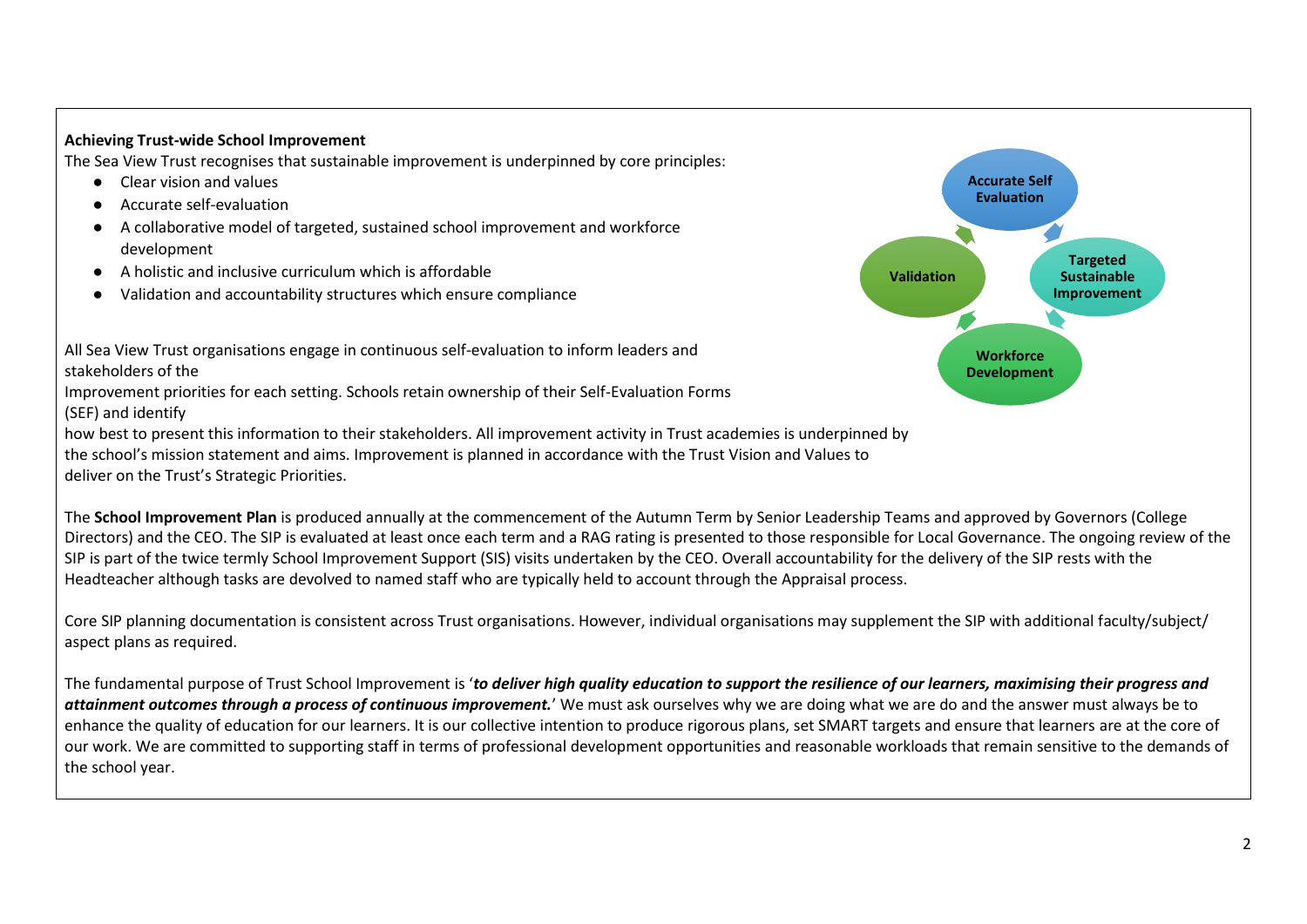Our shared planning format has been informed by existing school improvement planning documentation and the EEF Guidance Report 'Putting Evidence to work: A School's Guide to Implementation'.

## **Trust Strategic Priorities**

Performance Focus: To deliver high quality education to support the resilience of our learners, maximising their progress and attainment outcomes through a process of continuous improvement.

**Learning Environment Focus:** To provide a high-quality learning and teaching environments. **Leadership and Governance Focus:** To ensure robust leadership and governance including financial and regulatory compliance.

People Focus: To capitalise on the benefits of Trust membership through working together and sharing expertise, resources and best practice.

**Growth Focus:** To support the sustainability and longevity of the Trust.

**Stakeholder Focus:** To collaboratively engage with all Stakeholders.

## **Core Improvement areas:**

- Leadership and Management
- **Quality of Education**
- Personal Development
- **Behaviour and Attitudes**
- **Overall Effectiveness**

## **Additional (if applicable):**

- Early Years
- **Sixth Form Provision**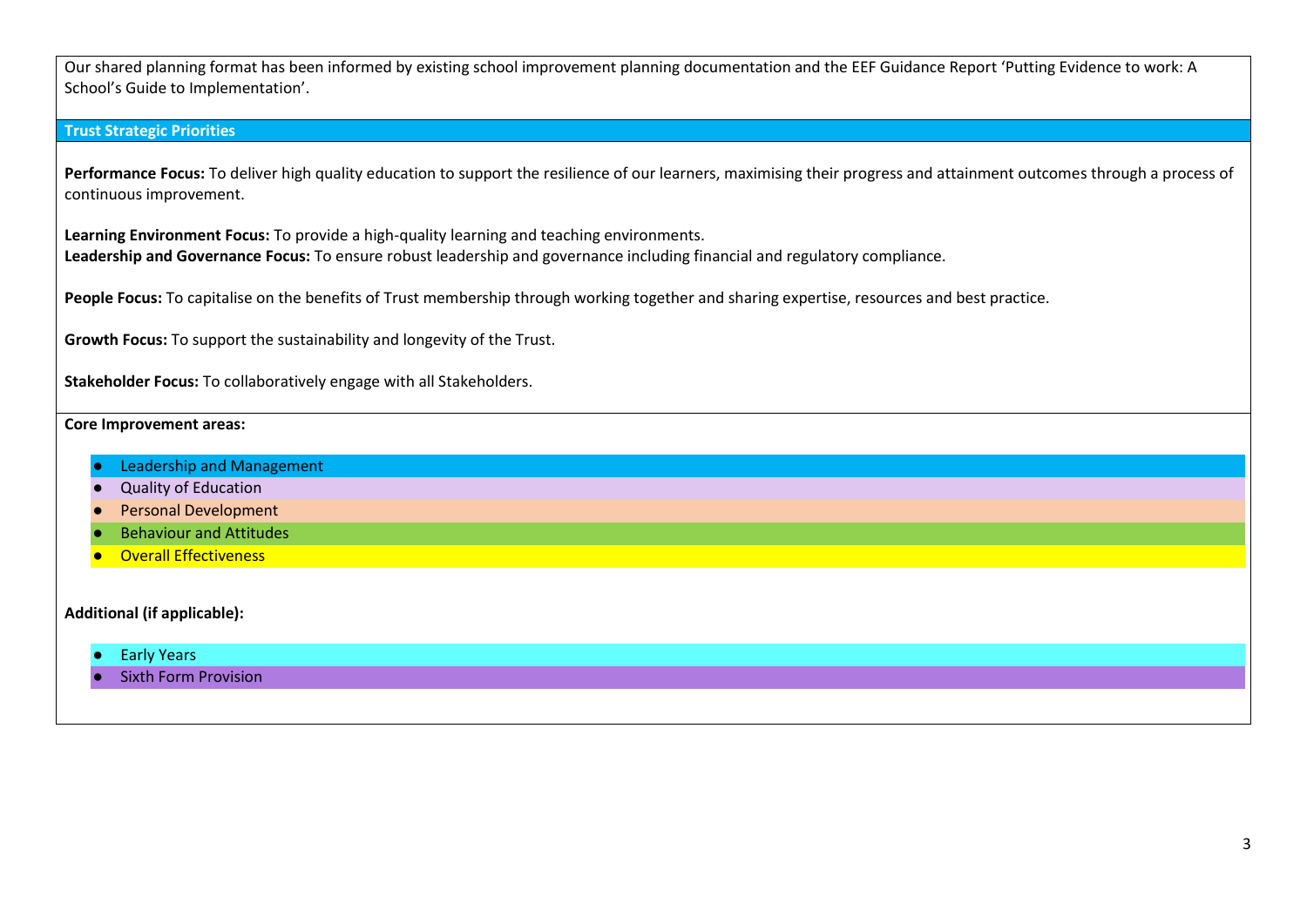#### **Leadership and Management**

*Trust Strategic Priorities: To ensure robust leadership and governance including financial and regulatory compliance. To capitalise on the benefits of Trust membership through working together and sharing expertise, resources and best practice.*

## Summary evidence from self-evaluation (Where are we now?)

## The leadership structure and governance at PCA is strong as was recognised in our last OFSTED report. (May 18)

*Working in tandem, governors and leaders provide the school with visionary leadership. This has ensured that the school has continued to improve and meet pupils' increasingly complex and diverse needs. Leaders and governors are relentless in their quest for each and every pupil to make the most of their time at the school. Leaders have created a dynamic, warm and pupil-centred community in which everyone feels committed, happy and fulfilled. This is a school where every member of staff is*  encouraged to be a leader. Members of staff are set ambitious targets for their own development, which ensure that everyone plays a key role in sustaining and *developing the school. Middle leaders share their senior colleagues' perceptive and nuanced understanding of the school's effectiveness. Their successful approach is underpinned by a total commitment to doing their best for pupils. They check astutely on the quality of teaching in their areas, and have a clear understanding of what needs to be done to make further improvements. Consequently, they play a vital role in the school's ongoing success and present as a budding team of senior leaders.* 

Since this report, we have continued to develop the effectiveness of leadership across PCA in the following way –

- In January 2021 the former Deputy Headteacher took up post as Headteacher.
- In September 2021 the former Assistant Headteacher (Pastoral and Behaviour) took up post as Deputy Headteacher.
- Following this, our KS3 Team Leader took up post as Assistant Headteacher (Pastoral and Behaviour).
- A Head of Sixth Form position was created and recruited to for September 2021, meaning that all 5 phases had a dedicated Team Leader.
- The Assistant Headteachers (SENDCO's) took up a cross Trust leadership role in September 2021.
- Other members of Park's Leadership represent PCA at a range of trust level events, including The Whole School SEND project, Safeguarding group, HTB, DHTB and the SBM cluster.
- The Business Team underwent a significant restructure supported by the central team following the resignation of key personnel.
- A significant amount of CPD has been delivered to our Subject Leaders, including cross trust working to further develop their knowledge, skills and confidence as Subject Leaders.
- The Faculty model has been extended from 2 to 5 Faculties each led by a senior member of staff and monitored by a named Governor. These faculties meet half termly.
- We have introduced a "Champions" model, identifying specialists across the school in targeted areas of SEND including, ASC, SLD, Sensory and Communication.

In August 2021, the Blackpool Teaching School Alliance ceased to exist. PCA however, continues to be the lead school running the newly established Blackpool Sea View Trust School Direct programme. Our ECT Leads are also supporting and delivering as part of the Embrace Teaching School Hub.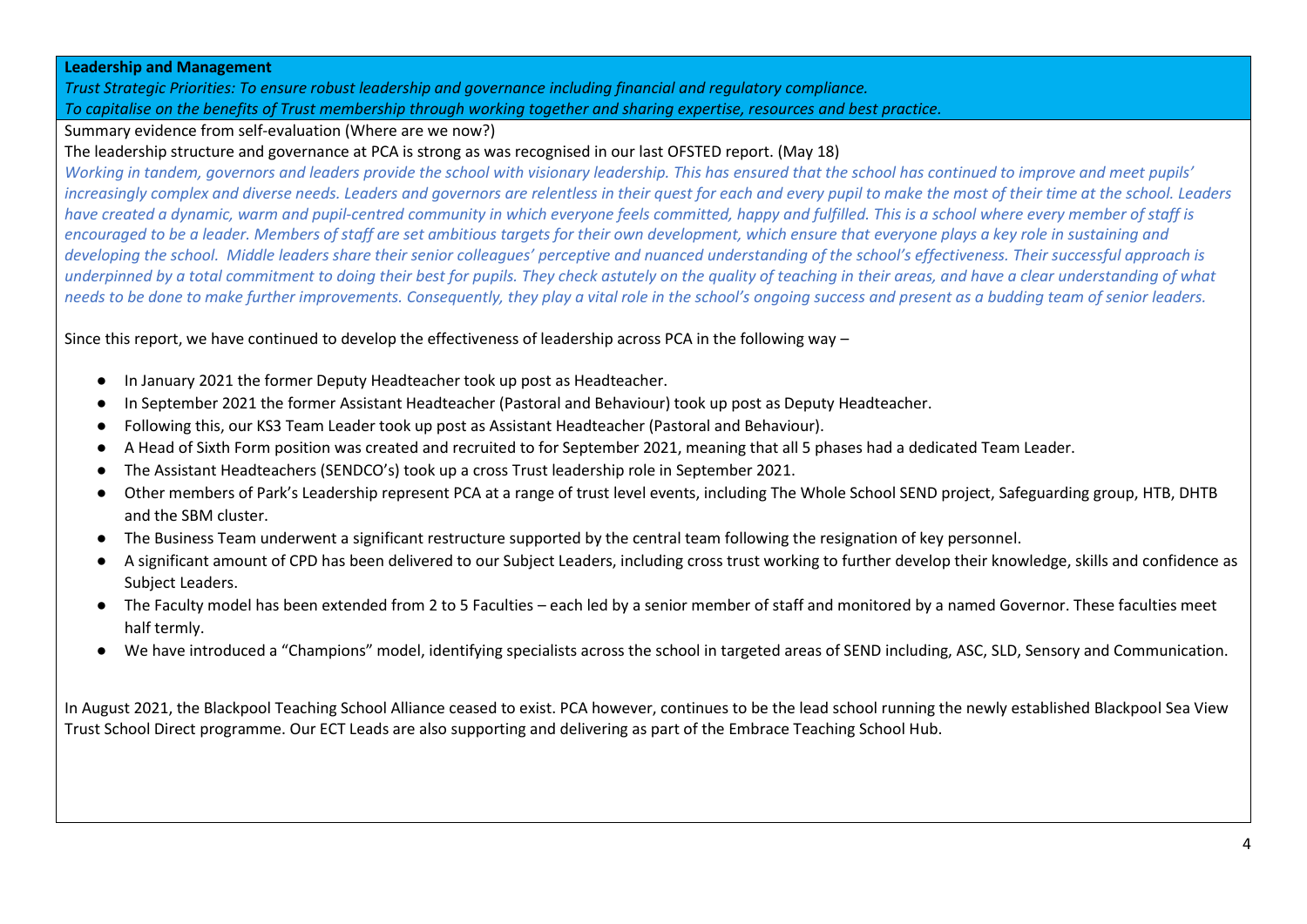- To ensure the newly appointed leaders within PCA are effectively inducted, mentored and embedded into their roles, leading to them demonstrating impact across their areas of responsibilities.
- To embed the leadership role of the subject leaders and Champions, ensuring rigour, challenge and accountability for their curriculum and accreditation offer and for pupil progress in their area.
- To demonstrate impact as leaders across the wider Trust

| <b>Intervention Plan</b>                                                                                                                                                                                                                                                                                                                                                                                                                                                                                                                                                       |           |                                                   |                                      |                                                                                                                                                                                                                                                                                                                                                                          |            |  |
|--------------------------------------------------------------------------------------------------------------------------------------------------------------------------------------------------------------------------------------------------------------------------------------------------------------------------------------------------------------------------------------------------------------------------------------------------------------------------------------------------------------------------------------------------------------------------------|-----------|---------------------------------------------------|--------------------------------------|--------------------------------------------------------------------------------------------------------------------------------------------------------------------------------------------------------------------------------------------------------------------------------------------------------------------------------------------------------------------------|------------|--|
| Intervention Steps (How will we achieve each priority?)                                                                                                                                                                                                                                                                                                                                                                                                                                                                                                                        | Timescale | Funding source                                    | Lead<br>Staff                        | Intended Impact - Short/ Medium/<br>Long term                                                                                                                                                                                                                                                                                                                            | Evaluation |  |
| Key Priority 1<br>To ensure the newly appointed leaders within PCA are<br>effectively inducted, mentored and embedded into their<br>roles, leading to them demonstrating impact across their<br>areas of responsibilities.<br>Designate mentors for newly appointed leaders<br>$\blacktriangleright$<br>who will carry out induction, coaching and<br>mentoring.<br>Use the appraisal system to set challenging<br>➤<br>targets and to provide support and monitoring to<br>ensure impact is achieved.<br>Where appropriate enrol newly appointed<br>leaders onto NPQ or DSBM. | $21-22$   | <b>CPD Budget</b><br>Access fully<br>funded NPQ's | <b>SLT</b>                           | Newly appointed leaders<br>➤<br>confident in their new roles<br>and demonstrating impact<br>across the school.<br>HT/DHT drive forward the 5<br>year vision.<br>AHT (P&B) introduce and<br>➤<br>embed 'PCA Way'.<br>HOS ensures successful<br>transition to The Oracle.<br>ABL effectively oversees the<br>restructure and efficient<br>working of the business<br>team. |            |  |
| Key Priority 2<br>To embed the leadership role of the subject leaders and<br>Champions, ensuring rigour, challenge and accountability<br>for their curriculum and accreditation offer and for pupil<br>progress in their area.<br>Maintain consistency across subject leaders 21-22.<br>➤<br>Continue to further develop subject leader network and<br>➤<br>support through faculties and SVT clusters.                                                                                                                                                                        | $21 - 22$ | CPD and<br>capitation<br>budget                   | Faculty<br>and<br>Subject<br>Leaders | All Subject Leaders are<br>➤<br>confident and effective when<br>leading and monitoring their<br>subject.<br>Subject visions embedded<br>and all staff confident across<br>school.<br>Good or better progress<br>➤<br>made across all curriculum<br>areas                                                                                                                 |            |  |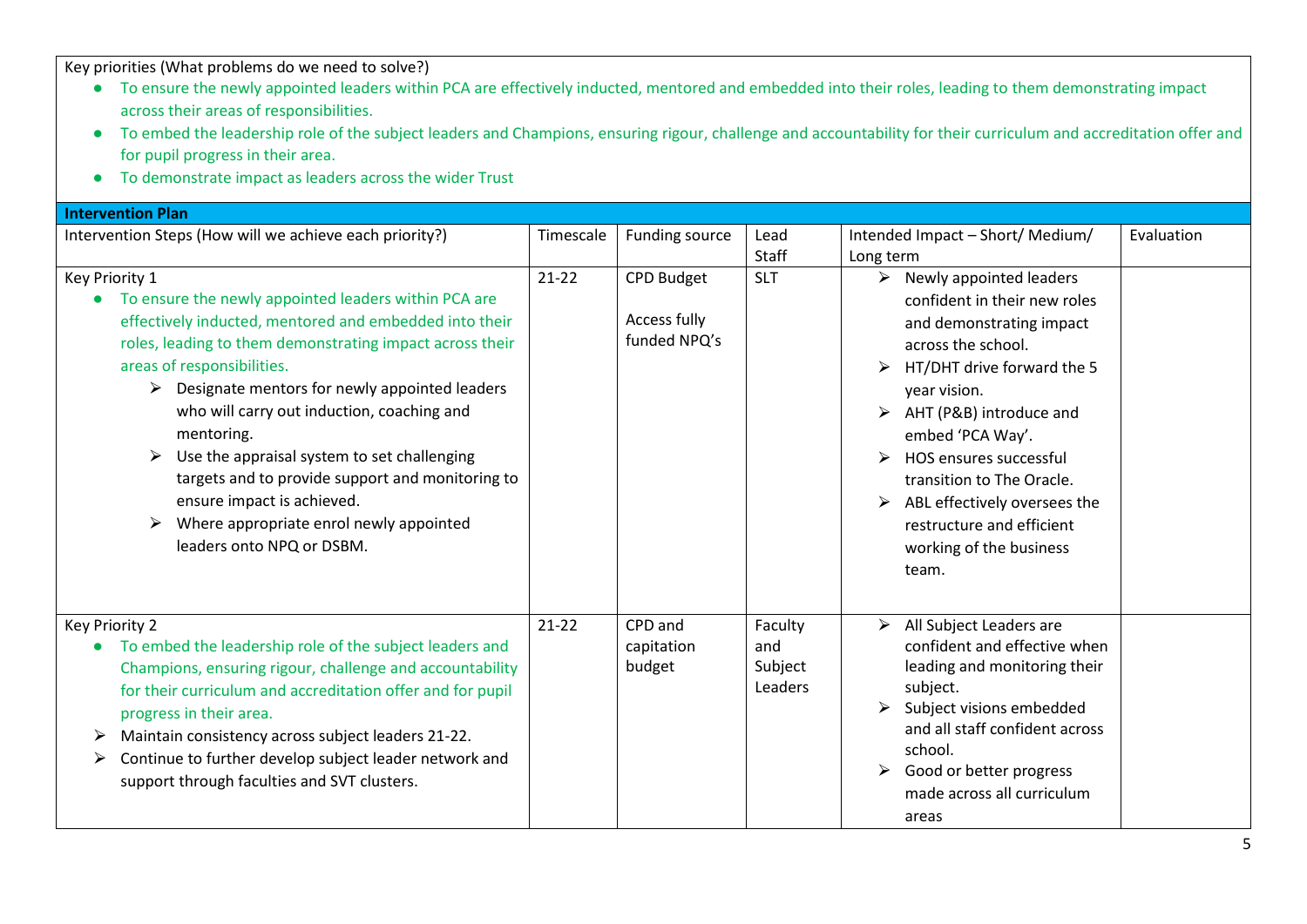| ➤ | SIP to support key Faculty/Subject leaders through mock  |         |                        |            | Fully inclusive, broad,<br>➤          |  |
|---|----------------------------------------------------------|---------|------------------------|------------|---------------------------------------|--|
|   | deep dive.                                               |         |                        |            | balanced and challenging              |  |
| ➤ | Time allocated to faculty/subject leaders to conduct     |         |                        |            | curriculum offer in place             |  |
|   | paired learning walks, book scrutiny and marking audits. |         |                        |            | across PCA                            |  |
| ➤ | New simplified tracking and target setting document to   |         |                        |            |                                       |  |
|   | enable subject leaders to have a clear picture of pupil  |         |                        |            |                                       |  |
|   | progress across their subject.                           |         |                        |            |                                       |  |
|   | Faculty/subject leaders to access to relevant CPD.       |         |                        |            |                                       |  |
|   | Subject area progress meetings to be held with AHT's and |         |                        |            |                                       |  |
|   | faculty leaders during the Autumn term.                  |         |                        |            |                                       |  |
| ➤ | Subject area development plans with proposed budgets     |         |                        |            |                                       |  |
|   | to be completed Autumn term.                             |         |                        |            |                                       |  |
|   |                                                          |         |                        |            |                                       |  |
| ➤ | Enhance the role of champions across the school to       |         |                        |            |                                       |  |
|   | reflect the growing population and increasing complexity |         |                        |            |                                       |  |
|   | of our pupils.                                           |         |                        |            |                                       |  |
| ➤ | Ensure these champions play a lead role, alongside       |         |                        |            |                                       |  |
|   | subject leaders in curriculum developments               |         |                        |            |                                       |  |
|   |                                                          |         |                        |            |                                       |  |
|   | Key Priority 3                                           | $21-22$ | <b>Staffing budget</b> | <b>PCA</b> | SVT School Direct programme<br>➤      |  |
|   |                                                          |         | and back fill          | Leaders    | successfully established              |  |
|   | To demonstrate impact as leaders across the wider Trust  |         | payments.              |            | across Blackpool.                     |  |
|   | To rebrand and lead on the SVT School Direct programme   |         |                        |            | Improved employment rates<br>➤        |  |
|   | -Introduce a revised programme of study, validated by    |         |                        |            | for graduates.                        |  |
|   | <b>UOC</b>                                               |         |                        |            | Increased number of SEND              |  |
|   | -Enrol further schools into the programme and increase - |         |                        |            | students enrolled for 22-23.          |  |
|   | the number of mainstream schools delivering on the       |         |                        |            | All of SLT to have gained skills<br>➤ |  |
|   | course.                                                  |         |                        |            | and knowledge through                 |  |
|   | -Increase the number of students on the SEND             |         |                        |            | having taken part in P2P              |  |
|   | programme.                                               |         |                        |            | reviews.                              |  |
|   | -Increase the number of graduates securing full time     |         |                        |            | Increased confidence across           |  |
|   | teaching positions.                                      |         |                        |            | the Trust in leading SEND.            |  |
|   | Increase the number of senior leaders taking part in the |         |                        |            | SVT Subject clusters<br>➤             |  |
|   | SVT Peer 2 Peer Reviews.                                 |         |                        |            | established and effective.            |  |
|   |                                                          |         |                        |            |                                       |  |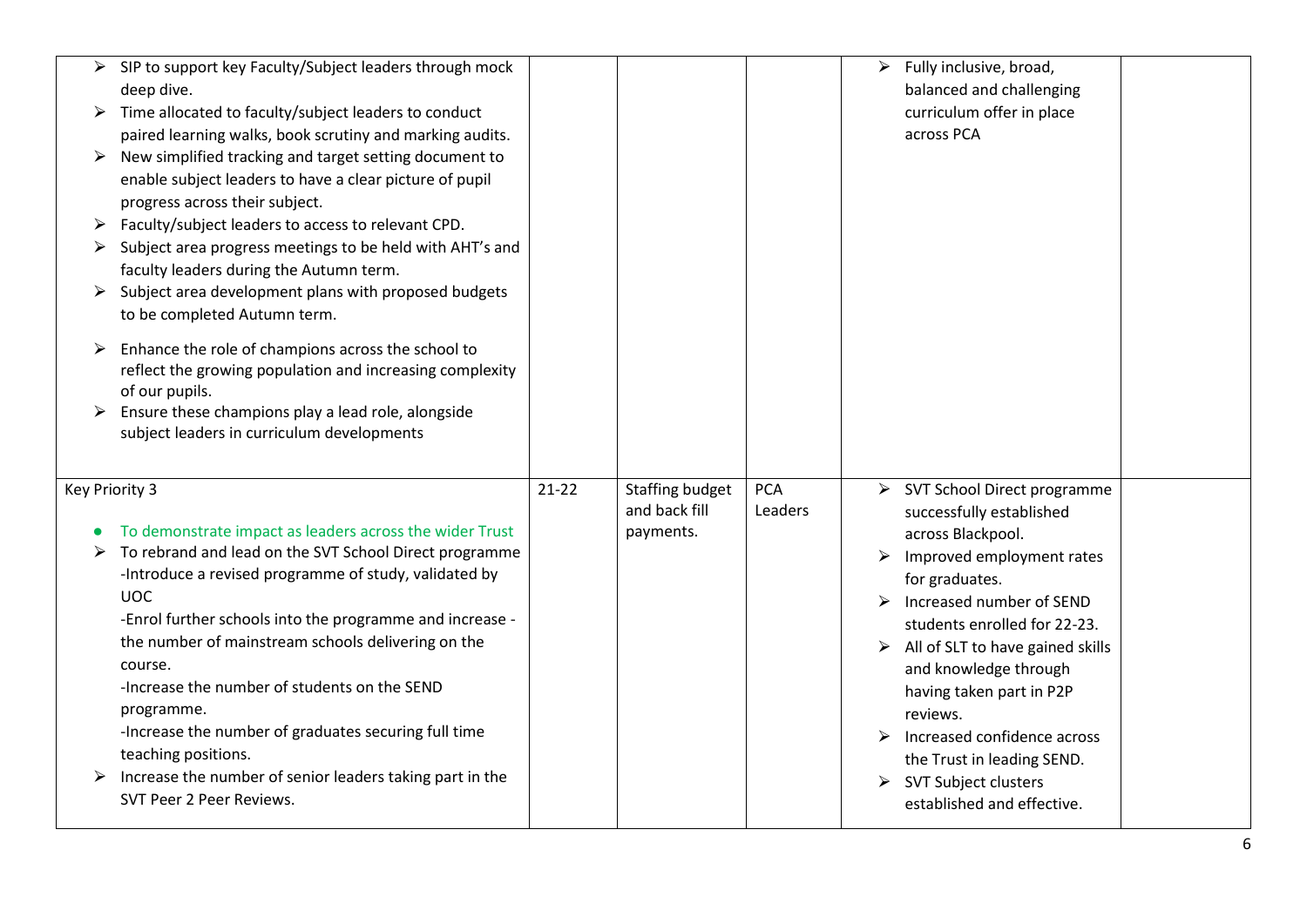| > PCA SENDCO's to lead SVT SEND offer.                                   |  |  |  |
|--------------------------------------------------------------------------|--|--|--|
| $\triangleright$ PCA Faculty and Subject leaders to play a key role in   |  |  |  |
| subject cluster meetings.                                                |  |  |  |
| $\triangleright$ DHT to be part of an expert panel in Whole School SEND. |  |  |  |
| $\triangleright$ ECT Leads to deliver on the Embrace Teaching Schools    |  |  |  |
| programme.                                                               |  |  |  |
|                                                                          |  |  |  |
|                                                                          |  |  |  |

## **Quality of Education:** Summary evidence from self-evaluation

*Trust Strategic Priority: To deliver high quality education to support the resilience of our learners, maximising their progress and attainment outcomes through a process of continuous improvement.* 

Summary evidence from self-evaluation (Where are we now?)

Throughout 2019-20, PCA has undertaken a full curriculum review. An overarching structure was put in place, identifying the 2 key strands to our curriculum offer

- Academic curriculum (Formal Curriculum)
- Aspirations for Adulthood curriculum. (Developmental Curriculum)

This was revisited in 2020-21, and brought in line with the 3 strand Trust model, with the addition of

Therapeutic (Additional Curriculum).

These strands clearly show the broad and balanced curriculum offered at PCA both formally and informally and have a shared vision *At PCA, our curriculum enables pupils to Grow, Learn and Achieve in preparation for adult life. All pupils access a broad and balanced curriculum, which is designed to meet their needs and stage of development. Pupils are challenged to achieve the very best they can and their progress is rigorously tracked and celebrated*

The over aching golden threads of our curriculum aim to develop -

- *Successful learners who have a love for learning, make better progress & achieve their full potential.*
- *Resilient individuals who are able to live safe, healthy, rewarding and happy lives.*
- *Responsible citizens who make a positive contribution.*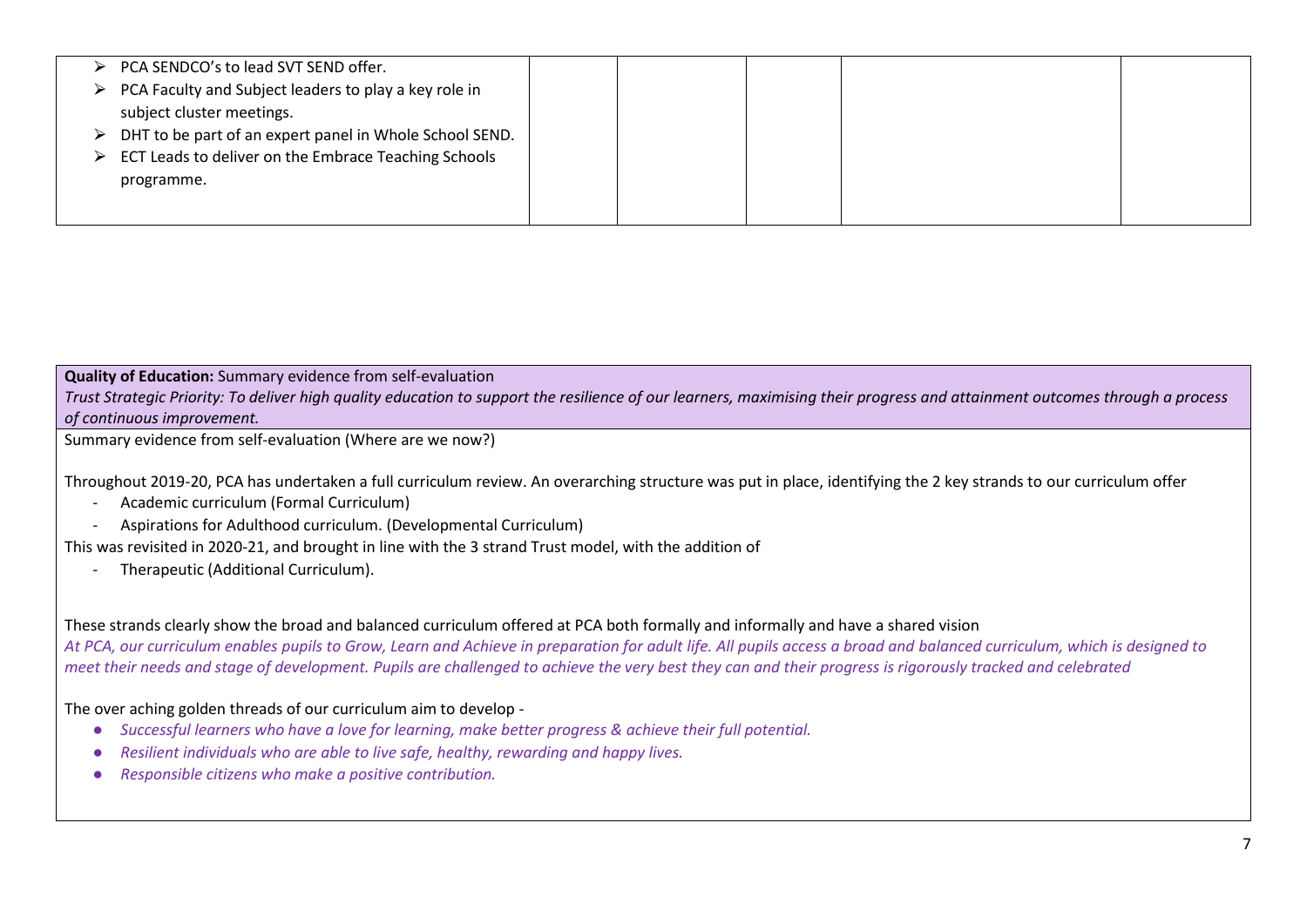A further piece of work was carried out to identify end goals for our pupils at each transition point. These were linked to their EHCP outcomes and a FLIKs document has been created as a point of reference for staff. This work was completed in consultation with staff, parents and carers, pupils and Governors.

Following this, primary and secondary subject leads, supported by Heads of Faculty and Assistant Headteachers undertook a full review of their curriculum offer to identify end goals, golden threads and to ensure sequential learning focussing on key sticky knowledge. This work continued throughout lockdown and all curriculums, accreditation offers and policies have now been reviewed.

Further curriculum review took place in 20-21 when subject leaders collaborated across Trust to develop the Sea View Trust curriculum offer.

Throughout COVID-19, PCA continued to offer face to face education to a high percentage of our population. This was delivered in class bubbles and did result in the reduction of specialist teachers being able to deliver their own subjects. However, staff worked collaboratively to ensure our curriculum offer remained broad, balanced and robust. Staff worked hard with pupils and the needs of our families to implement systems and processes to ensure that all pupils working remotely still received a high quality education. Through the use of Google classroom and age appropriate resources, our ambitious curriculum continued to be delivered. Our accreditation offer was maintained throughout the pandemic, with all pupils successfully achieving their predicted grades.

Throughout 20-21 we continued to use BSQ and CASPA as our main assessment and target setting tool. In addition to this we used a series of baselining assessments, to gauge the level of lost learning that had taken place throughout the pandemic. This data informed our COVID Catch Up spending and interventions which were put into place.

- To ensure that the PCA curriculum offer is fully inclusive.
- To embed the Sea View Trust curriculum offer and pedagogy across all key stages and further develop staff and pupil understanding of their journey from Jubilee to Sixth Form with a clear focus on end goals for our pupils.
- To revise the assessment and target systems across PCA to ensure that they are rigorous, robust and fit for purpose.

| <b>Intervention Plan</b>                                                                                                                                                                                                              |           |                                        |                                                      |                                                                                                                                                                                                                                                                |            |
|---------------------------------------------------------------------------------------------------------------------------------------------------------------------------------------------------------------------------------------|-----------|----------------------------------------|------------------------------------------------------|----------------------------------------------------------------------------------------------------------------------------------------------------------------------------------------------------------------------------------------------------------------|------------|
| Intervention Steps (How will we achieve each priority?)                                                                                                                                                                               | Timescale | Funding                                | Lead                                                 | Impact                                                                                                                                                                                                                                                         | Evaluation |
|                                                                                                                                                                                                                                       |           | source                                 |                                                      |                                                                                                                                                                                                                                                                |            |
| Key Priority 1<br>To ensure that the PCA curriculum offer is fully inclusive.<br>Where appropriate identify pupils who would benefit from<br>➤<br>mainstream experience, or who need to work towards<br>reintegration into mainstream | $21 - 22$ | Staffing,<br>capitation,<br>CPD budget | <b>DHT</b><br><b>AHT</b><br><b>HOF</b><br><b>HOS</b> | Effective mainstream<br>$\blacktriangleright$<br>inclusion opportunities in<br>place where appropriate.<br>High quality, appropriate,<br>$\blacktriangleright$<br>aspirational and differentiated<br>curriculum evident through<br>learning walks, pupil work, |            |
|                                                                                                                                                                                                                                       |           |                                        |                                                      | displays and pupil progress.                                                                                                                                                                                                                                   |            |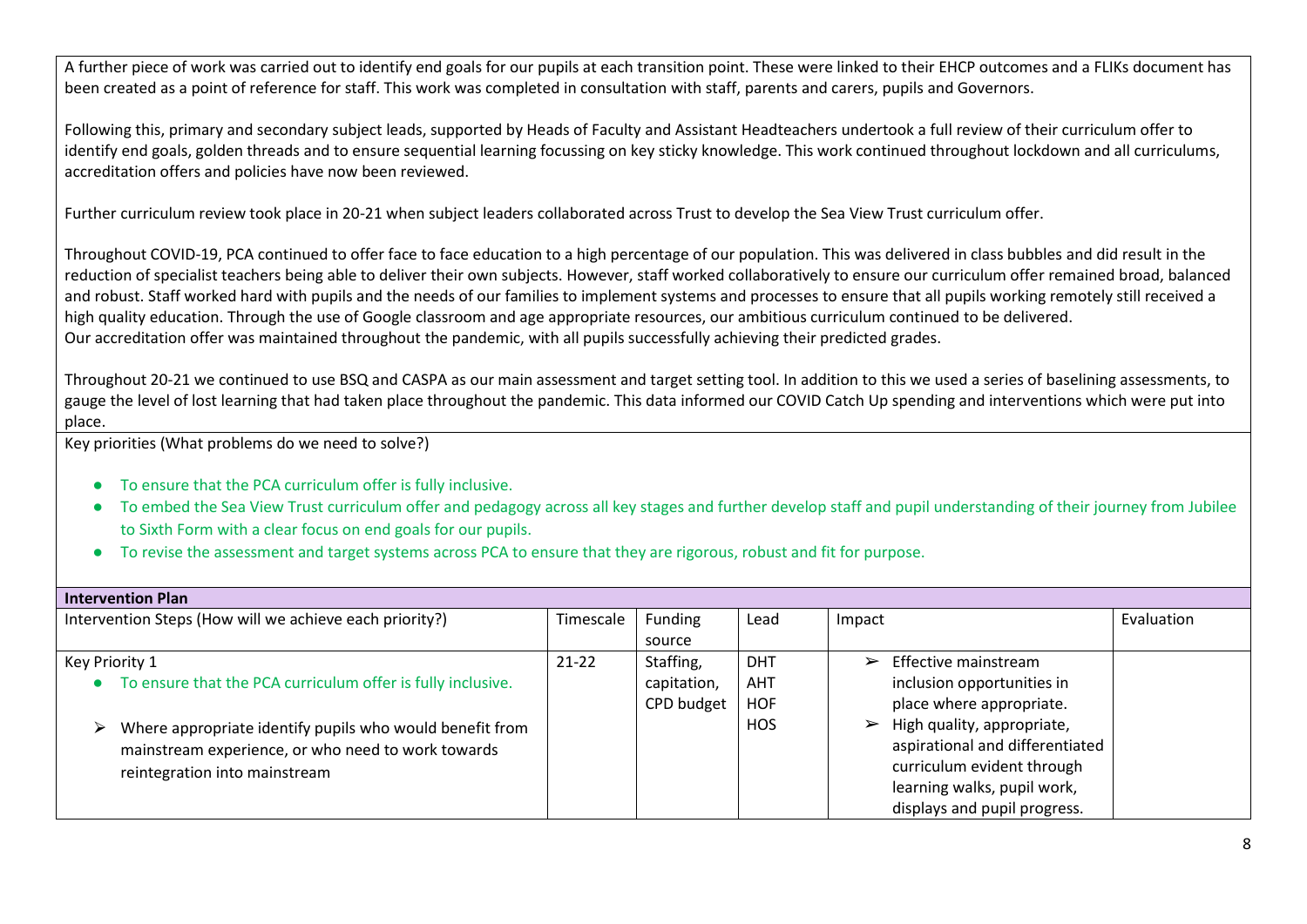|                | Identify effective mainstream partners who are willing to<br>work collaboratively with us to best meet the needs of our<br>most-able pupils                                                                                            |         |                      |                                    |   | $\triangleright$ Curriculum offer regularly<br>reviewed and refined to<br>ensure it meets the needs of<br>PCA population. |  |
|----------------|----------------------------------------------------------------------------------------------------------------------------------------------------------------------------------------------------------------------------------------|---------|----------------------|------------------------------------|---|---------------------------------------------------------------------------------------------------------------------------|--|
|                | Establish effective working partnerships and set up<br>"inclusion hubs" within mainstream schools                                                                                                                                      |         |                      |                                    |   |                                                                                                                           |  |
|                | Identify and train key PCA staff to support the inclusion<br>hubs                                                                                                                                                                      |         |                      |                                    |   |                                                                                                                           |  |
| ➤              | Communicate effectively with parents/carers and pupils for<br>whom inclusion opportunities are identified.                                                                                                                             |         |                      |                                    |   |                                                                                                                           |  |
|                | Subject leaders and class teachers to ensure the curriculum<br>is effectively differentiated to ensure challenge and<br>aspiration across all areas of need.                                                                           |         |                      |                                    |   |                                                                                                                           |  |
| ➤              | SIP/SMT/Subject leaders carry out learning walks and deep<br>dives to monitor curriculum offer, teaching and learning,<br>pupil progress.                                                                                              |         |                      |                                    |   |                                                                                                                           |  |
|                | Ensure CPD opportunities promote an inclusive curriculum<br>Implement relevant change as a result of evidence based<br>projects where appropriate.                                                                                     |         |                      |                                    |   |                                                                                                                           |  |
| Key Priority 2 |                                                                                                                                                                                                                                        | $21-22$ | CPD,                 | SLT/SMT,                           | ➤ | High quality, appropriate,                                                                                                |  |
|                | To embed the Sea View Trust curriculum offer and<br>pedagogy across all key stages and further develop staff and<br>pupil understanding of their journey from Jubilee to Sixth<br>Form with a clear focus on end goals for our pupils. |         | Capitation<br>budget | Faculty<br>and<br>Subject<br>Leads |   | aspirational and differentiated<br>curriculum evident through<br>learning walks, deep dives and<br>pupil progress.        |  |
| ➤              | Ensure clear end goals are embedded for each subject area<br>at the end of each key stage.                                                                                                                                             |         |                      |                                    |   | $\triangleright$ Whole school golden threads<br>fully embedded across the                                                 |  |
| ➤              | All subject leads to ensure the SVT curriculum offer and<br>golden threads run through each subject and across all key<br>stage phases.                                                                                                |         |                      |                                    |   | whole of PCA community.                                                                                                   |  |
| ➤              | Faculty and subject leaders to carry out learning walks and<br>deep dives to monitor the SVT curriculum offer, teaching<br>and learning and pupil progress.                                                                            |         |                      |                                    |   |                                                                                                                           |  |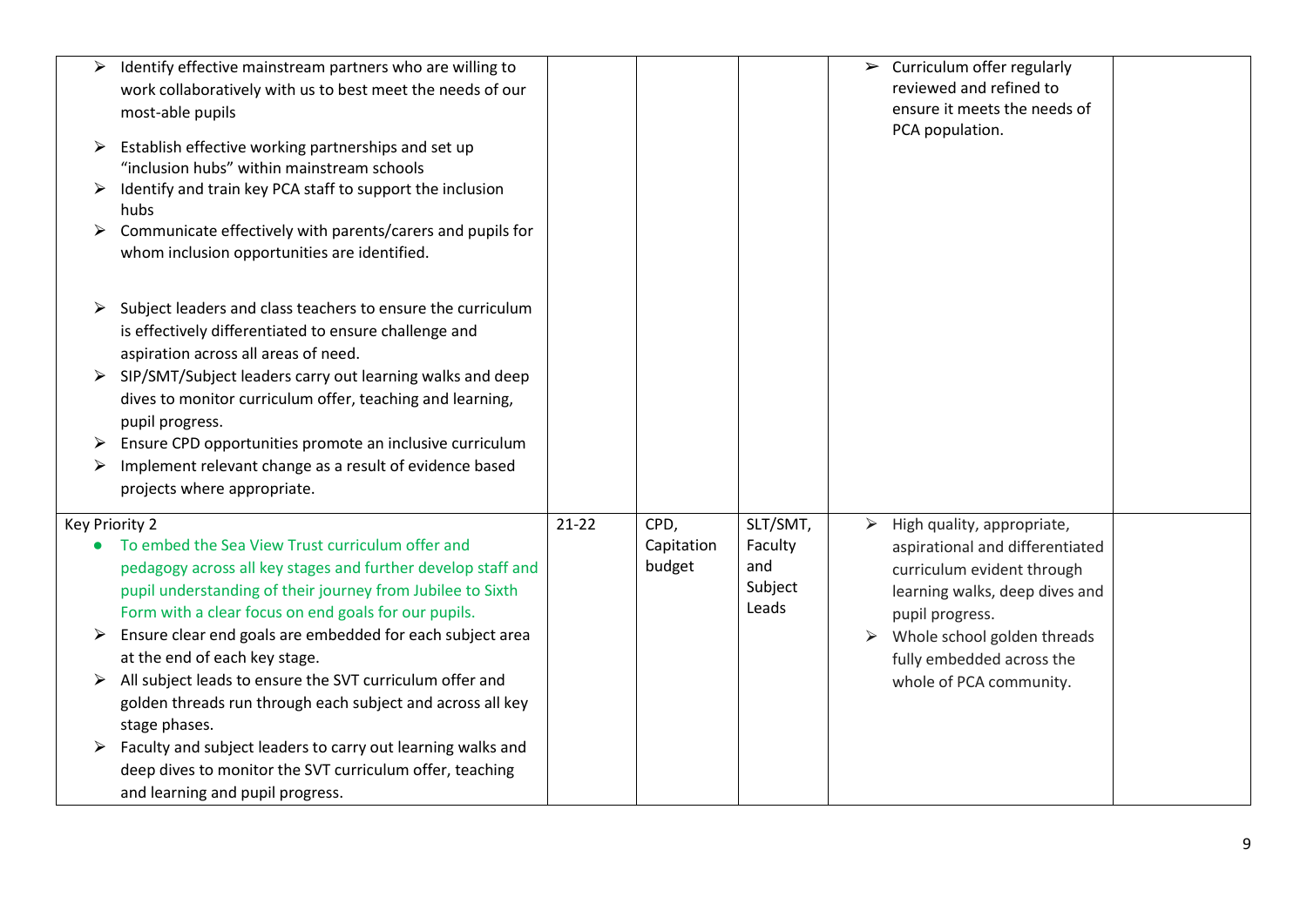| $\blacktriangleright$<br>➤ | Faculty and subject leads to ensure a spiral curriculum<br>results in sticky knowledge being regularly revisited and<br>embedded.<br>Subject leaders to ensure their curriculum offer is<br>effectively differentiated to ensure challenge and aspiration<br>across all areas of need.<br>Embed the whole school golden threads -successful<br>learners, resilient individuals, responsible citizens across the |           |                              |                        |                                                                                                              |  |
|----------------------------|-----------------------------------------------------------------------------------------------------------------------------------------------------------------------------------------------------------------------------------------------------------------------------------------------------------------------------------------------------------------------------------------------------------------|-----------|------------------------------|------------------------|--------------------------------------------------------------------------------------------------------------|--|
|                            | PCA community                                                                                                                                                                                                                                                                                                                                                                                                   |           |                              |                        |                                                                                                              |  |
| Key Priority 3             | To revise the assessment and target systems across PCA to<br>ensure that they are rigorous, robust and fit for purpose.                                                                                                                                                                                                                                                                                         | $21 - 22$ | CPD,<br>Assessment<br>budget | DHT,<br>AHT's<br>(P&S) | All data converted to V5<br>$\blacktriangleright$<br>Staff confident in using V5<br><b>Tracking document</b> |  |
| ➤                          | Convert to BSQ connecting steps V5                                                                                                                                                                                                                                                                                                                                                                              |           |                              |                        | complete                                                                                                     |  |
| ➤                          | Pre P4 to use engagement steps                                                                                                                                                                                                                                                                                                                                                                                  |           |                              |                        | $\triangleright$ Analysis of tracking                                                                        |  |
|                            | Post P4 to use P and NC levels initially with the aim to move<br>to progression steps by 09/22                                                                                                                                                                                                                                                                                                                  |           |                              |                        | document undertaken and<br>informing next steps.                                                             |  |
|                            | Post 16 pupils to use Steps4Life                                                                                                                                                                                                                                                                                                                                                                                |           |                              |                        |                                                                                                              |  |
|                            | Design and implement PCA tracking and target setting<br>document.                                                                                                                                                                                                                                                                                                                                               |           |                              |                        |                                                                                                              |  |
| ➤                          | Increase to 3 data drops                                                                                                                                                                                                                                                                                                                                                                                        |           |                              |                        |                                                                                                              |  |
|                            | PCA tracking and target document to be updated and rag<br>rated termly and monitored by Team Leaders, AHT's and<br>Subject Leaders.                                                                                                                                                                                                                                                                             |           |                              |                        |                                                                                                              |  |
| ➤                          | End of key stage targets for English and Maths to be added<br>to PCA target setting and tracking document, in line with<br>NWSCAP progression tables.                                                                                                                                                                                                                                                           |           |                              |                        |                                                                                                              |  |

**Personal Development:** Summary evidence from self-evaluation

*Trust Strategic Priority: To deliver high quality education to support the resilience of our learners, maximising their progress and attainment outcomes through a process of continuous improvement.*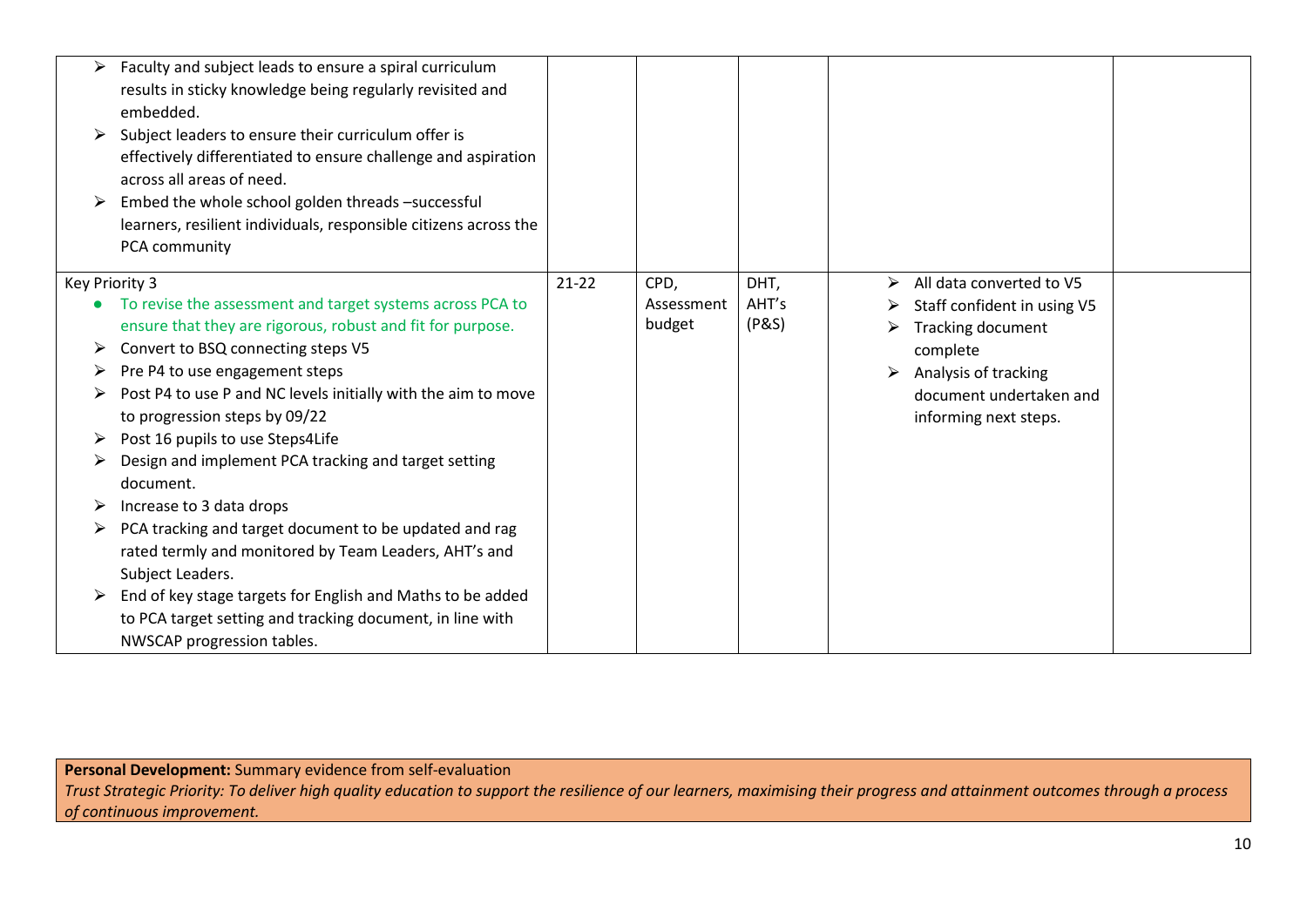Summary evidence from self-evaluation (Where are we now?)

At PCA, we aim to nurture and develop resilient pupils and a resilient workforce.

Pupil attendance has historically been excellent. During the national pandemic, our attendance managed to stay as high as 89.6% (2020-21).

Parental surveys identify that our pupils are happy to come to school and feel safe and well cared for here. However, we also recognise that many pupils may struggle with their self-confidence and self-esteem. In line with the national picture, at PCA there has been an increased number of children requiring emotional support with regards to their mental health since returning to school after the national lockdowns.

Therefore, everything we do at PCA, both within and outside the curriculum is underpinned by the ethos that we want to develop confident and resilient individuals who are able to live safe, healthy, rewarding and happy lives by becoming:

- *Successful learners who have a love for learning, make better progress & achieve their full potential.*
- *Resilient individuals who are able to live safe, healthy, rewarding and happy lives.*
- *Responsible citizens who make a positive contribution.*

At PCA, we have a family support and learning mentor team who work with children and their families to further develop resilience within the PCA community.

However, Blackpool is a town with very high levels of deprivation and crime. Social care faces many challenges and families may not always receive the high levels of support they need. Added to this is the impact of COVID on families. Therefore, PCA has a key role to play in supporting the mental wellbeing of our children.

Staff attendance is good. Overall the staff are happy and resilient with OFSTED (May 2018) noting that: "Staff are unanimously positive about working at a school they feel continues to improve rapidly. They feel proud to work at the school and find their work fulfilling and *filled with moral purpose".*

High importance is placed on staff professional development at all levels and a strength of PCA is the comprehensive and effective communication systems, which ensure that all staff receive the relevant information needed to carry out their role effectively.

We also recognise the need to continually monitor staff wellbeing and workload. A variety of staff from different areas of the academy represent the staff wellbeing group. This group meets regularly to discuss a variety of aspects of school life at PCA with a solution focussed approach.

Key priorities (What problems do we need to solve?)

- To continue to ensure progress towards our OFSTED target "Further develop the school's systems for assessing pupils' personal, social and emotional development, so leaders and governors have a clear overview of how much progress pupils are making in these important areas."
- To enhance the PCA offer to support the Mental Health and Wellbeing of the PCA Community.

**Intervention Plan**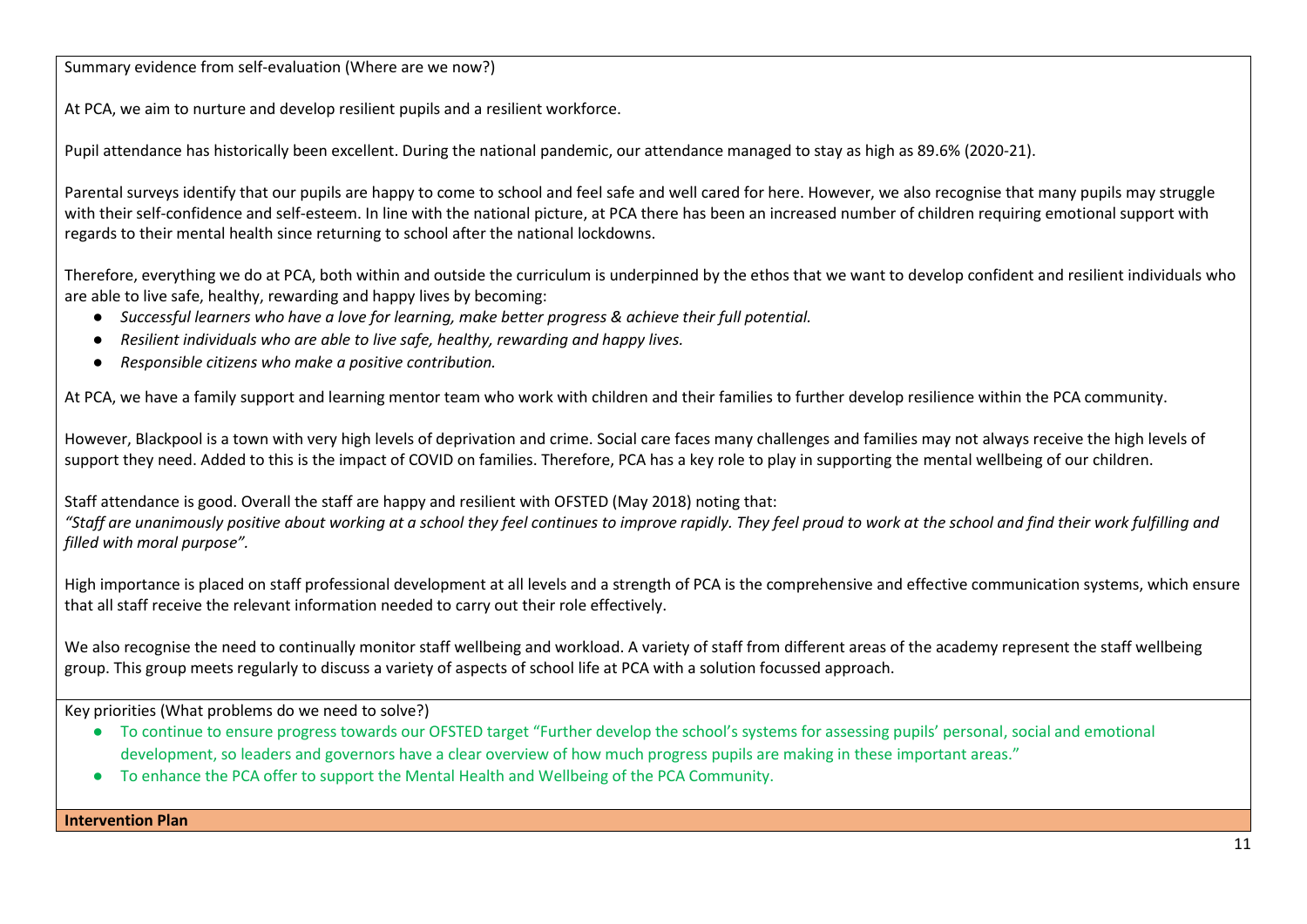| Intervention Steps (How will we achieve each priority?)                                                                                                                                                                                                                                                                                                                                                                                                                                                                                                                                                                                                                                                                                                                                                                                                                                                                                                                                       | Timescale | Funding source                                                                                      | Lead                                                                                                  | Impact                                                                                                                                                                                                                                                                                                                                                | Evaluation |
|-----------------------------------------------------------------------------------------------------------------------------------------------------------------------------------------------------------------------------------------------------------------------------------------------------------------------------------------------------------------------------------------------------------------------------------------------------------------------------------------------------------------------------------------------------------------------------------------------------------------------------------------------------------------------------------------------------------------------------------------------------------------------------------------------------------------------------------------------------------------------------------------------------------------------------------------------------------------------------------------------|-----------|-----------------------------------------------------------------------------------------------------|-------------------------------------------------------------------------------------------------------|-------------------------------------------------------------------------------------------------------------------------------------------------------------------------------------------------------------------------------------------------------------------------------------------------------------------------------------------------------|------------|
| Key Priority 1<br>• To continue to ensure progress towards our OFSTED<br>target "Further develop the school's systems for assessing<br>pupils' personal, social and emotional development, so<br>leaders and governors have a clear overview of how much<br>progress pupils are making in these important areas."<br>To refresh and further embed the effective use of<br>$\blacktriangleright$<br>Evisence across the school<br>$\triangleright$ To fully induct new staff into the use of Evisence<br>To embed the use of Evisense as part of the review and<br>$\blacktriangleright$<br>parents evening process to communicate progress to key<br>stakeholders<br>$\triangleright$ PHSE leads to report on the use of Evisense to Governors<br>through the Head teachers report to teachers.<br>$\triangleright$ To introduce Engagement model for pupils working below<br>historic P4<br>$\triangleright$ To embed the use of Steps4Life to record personal<br>progress across Sixth Form | $21-22$   | Assessment<br>budget                                                                                | MS/HB/<br>SLT/<br>SMT/<br><b>Teachers</b><br>and<br>support<br>staff                                  | Increasingly accurate and<br>$\bullet$<br>informative assessment and<br>reporting of pupils personal,<br>social and emotional<br>development across all 5 key<br>stages<br>Visual aid for parents/carers/<br>$\bullet$<br>key stakeholders at meetings<br>/ parents evening leading to<br>an improved understanding<br>of personal progress of pupils |            |
| Key Priority 2<br>To enhance the PCA offer to support the Mental Health<br>$\bullet$<br>and Wellbeing of the PCA Community.(Post Covid)<br><b>Pupils</b><br>To enhance the learning mentor team to 3 learning<br>➤<br>mentors across PCA<br>$\triangleright$ To reinstate playground pals and develop the role of pupil<br>mentors<br>$\triangleright$ To embed the OPAL programme across the school<br>To refresh the extended day offer<br>➤<br>$\triangleright$ To launch the "PCA way"                                                                                                                                                                                                                                                                                                                                                                                                                                                                                                    | $21-22$   | Wellbeing<br><b>Budget</b><br><b>Staffing Budget</b><br>Covid Recovery<br>/ Pupil Premium<br>budget | AHT-<br>pastoral<br>Learning<br>mentor<br>FS Team<br>Opal<br>working<br>party<br><b>Staff</b><br>Well | $\triangleright$ Learning Mentor/s programme of<br>support is robust and effective<br>$\blacktriangleright$<br>A successful PALS / OPAL system<br>in place at both break and<br>lunchtimes.<br>$\blacktriangleright$<br>$\triangleright$ A whole school culture of<br>supporting staff mental health<br>and well-being is evident through             |            |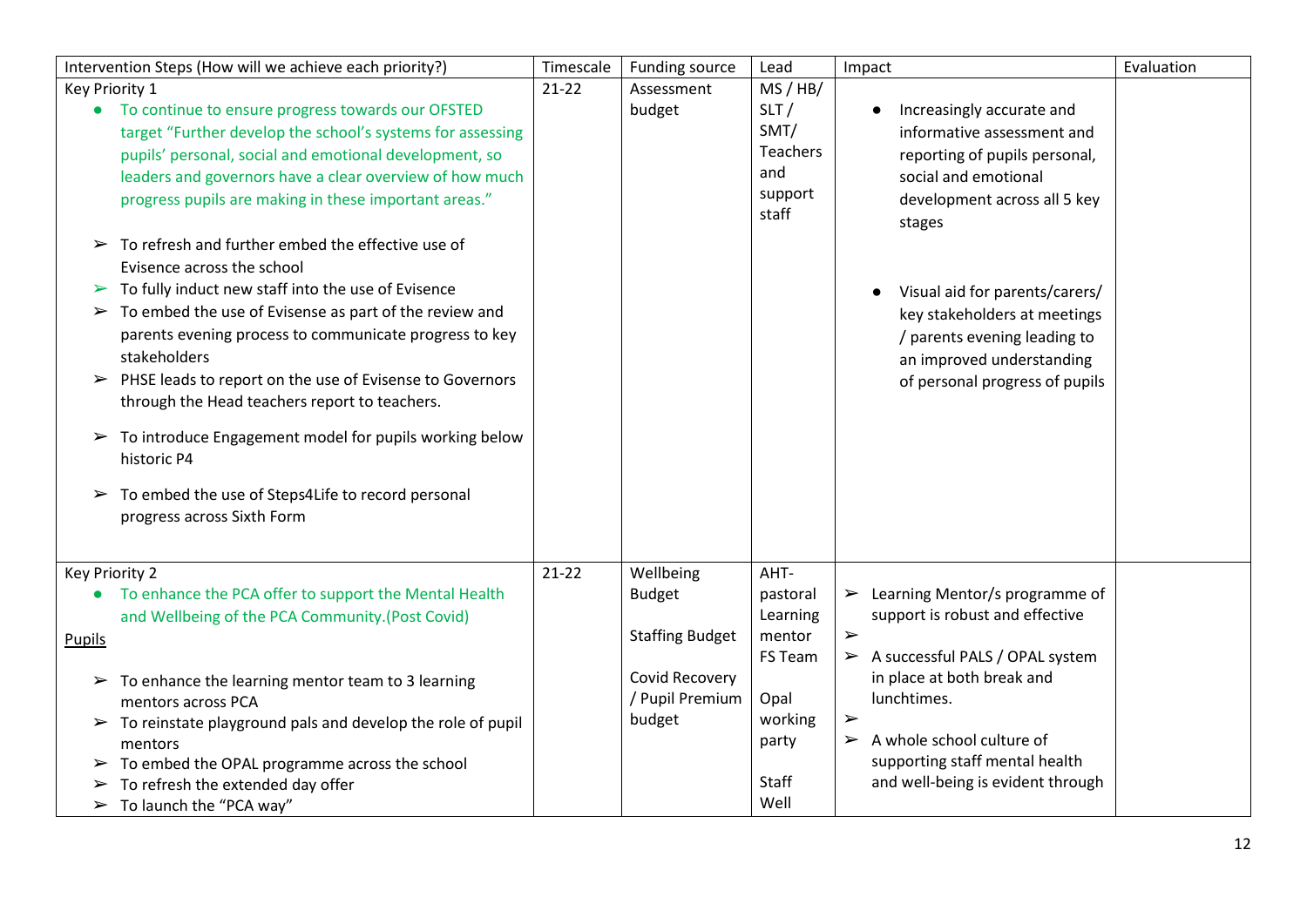| > To relaunch the role of PCA Pupil Voice following COVID<br>and increase the number of SC meetings and the impact<br>of this pupil voice                                                                                                                                                                                                                                                                                                                                                                                                                                                                                   | regular discussion/concerns<br>Being<br>raised and group meetings.<br>Team<br>$\blacktriangleright$                                                                                                                                                                                                                                                                                                                                                                                                                    |
|-----------------------------------------------------------------------------------------------------------------------------------------------------------------------------------------------------------------------------------------------------------------------------------------------------------------------------------------------------------------------------------------------------------------------------------------------------------------------------------------------------------------------------------------------------------------------------------------------------------------------------|------------------------------------------------------------------------------------------------------------------------------------------------------------------------------------------------------------------------------------------------------------------------------------------------------------------------------------------------------------------------------------------------------------------------------------------------------------------------------------------------------------------------|
| $\triangleright$ To work with external providers providing pupils with<br>resilience techniques and emotional support<br>$\triangleright$ To complete the AFA achieving well-being programme<br>Staff<br>Re launch staff well being group with clear leadership and<br>$\blacktriangleright$<br>focus.<br>Staff wellbeing lead to work closely with SMT in<br>➤<br>identifying suitable, effective strategies to reduce<br>workload<br>Enhance the role of the mental health first aiders in<br>$\blacktriangleright$<br>school<br>Engage with staff wellbeing schemes e.g. Cycle to work,<br>➤<br>Flu/HepB/Covid vaccines. | > Robust Well Being Policy in place<br>and adhered to.<br>$\triangleright$ Impact reflected in staff/ parent /<br>pupil surveys<br>$\blacktriangleright$<br>$\triangleright$ Impact reflected in staff and pupil<br>absence data.<br>$\blacktriangleright$<br>$\triangleright$ Improved whole school team<br>ethos (The PCA Way).<br>$\blacktriangleright$<br>$\triangleright$ LPPA award status achieved<br>$\blacktriangleright$<br>$\triangleright$ AFA Achieving Well Being<br>programme completed<br>successfully |
| Parents and carers<br>$\triangleright$ Audit parents re-training/social/support needs<br>$\triangleright$ Offer and facilitate a range of fully funded adult learning<br>courses.<br>Embed and enhance the coffee morning / workshop<br>➤<br>programme<br>$\triangleright$ Refresh the parental social offer<br>$\triangleright$ To achieve the LPPA (parent partnership) award<br>Increase the access to parent/child collaborative after<br>$\blacktriangleright$<br>school activities - eg, Lets Get Cooking.                                                                                                            | $\triangleright$ Improved parental offer in<br>place and accessed by an<br>increased percentage                                                                                                                                                                                                                                                                                                                                                                                                                        |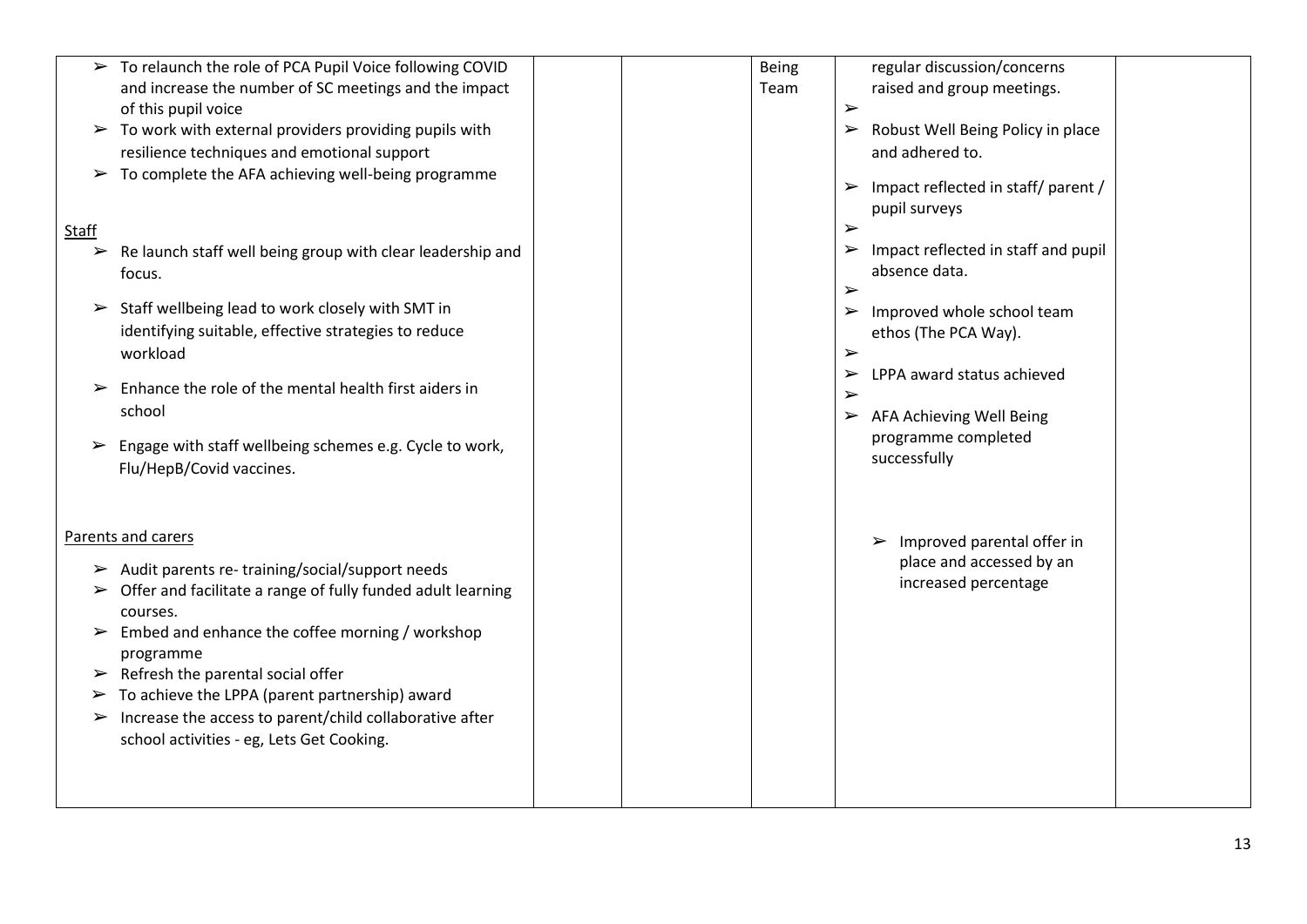**Behaviour & Attitudes:** Summary evidence from self-evaluation

*Trust Strategic Priority: To deliver high quality education to support the resilience of our learners, maximising their progress and attainment outcomes through a process of continuous improvement.*

Summary evidence from self-evaluation (Where are we now?)

Personal Development, behaviour and welfare were judged to be outstanding at our last inspection (May 2018). PCA has a robust behaviour management policy in place, which is reviewed regularly. All staff are trained in positive handling (Team Teach) and the school has 2 advanced Team Teach Trainers and 2 standard trainers. PCA also offer Team Teach training across the Authority.

Staff members have fantastic relationships with the children at PCA, as was noted in the last Ofsted report where it states: *"Staff provide excellent support for pupils who have exhibited challenging behaviour. Staff are highly skilled in de-escalating situations. Their detailed knowledge of pupils' needs enables them to enact appropriate strategies to refocus pupils. Staff are skilled in building the caring and respectful relationships which underpin the school's approach to managing pupils' behaviour".*

In September 2021 the CPOMS behaviour and safeguarding tracking system was introduced at PCA, allowing key staff the opportunity to analyse behaviour patterns and implement supportive interventions where necessary.

The Academy aims to provide and maintain a caring, safe and secure environment for all. The PCA community have followed 'The Golden Rules' for many years. We feel it is the right time to focus on empowering the current PCA community to start to redesign the academies ethos and priorities through The PCA way.

- To refresh PCA's pastoral and behaviour ethos and introduce and embed the PCA way.
- To implement a new pastoral and behaviour reporting and tracking system (CPOMs)

| Intervention Plan                                                        |           |                |            |                                         |            |
|--------------------------------------------------------------------------|-----------|----------------|------------|-----------------------------------------|------------|
| Intervention Steps (How will we achieve each priority?)                  | Timescale | Funding source | Lead       | Impact                                  | Evaluation |
| Key Priority 1                                                           |           |                | <b>SLT</b> | $\triangleright$ Refreshed whole school |            |
| To refresh PCA's pastoral and behaviour ethos and                        | $21 - 22$ |                | <b>SMT</b> | principals, focusing greater            |            |
| introduce and embed the PCA way.                                         |           |                |            | attention to the current                |            |
| Taking into account pupil voice through student<br>⋗                     |           |                |            | emotional and behavioural               |            |
| council meetings                                                         |           |                |            | climate within all aspects of           |            |
| Empowering staff to work collaboratively towards the<br>$\triangleright$ |           |                |            | life at PCA.                            |            |
| language used during directed time, highlighting                         |           |                |            | $\triangleright$ Key 'consistent'       |            |
| priorities and expectations for all                                      |           |                |            | expectations, understood                |            |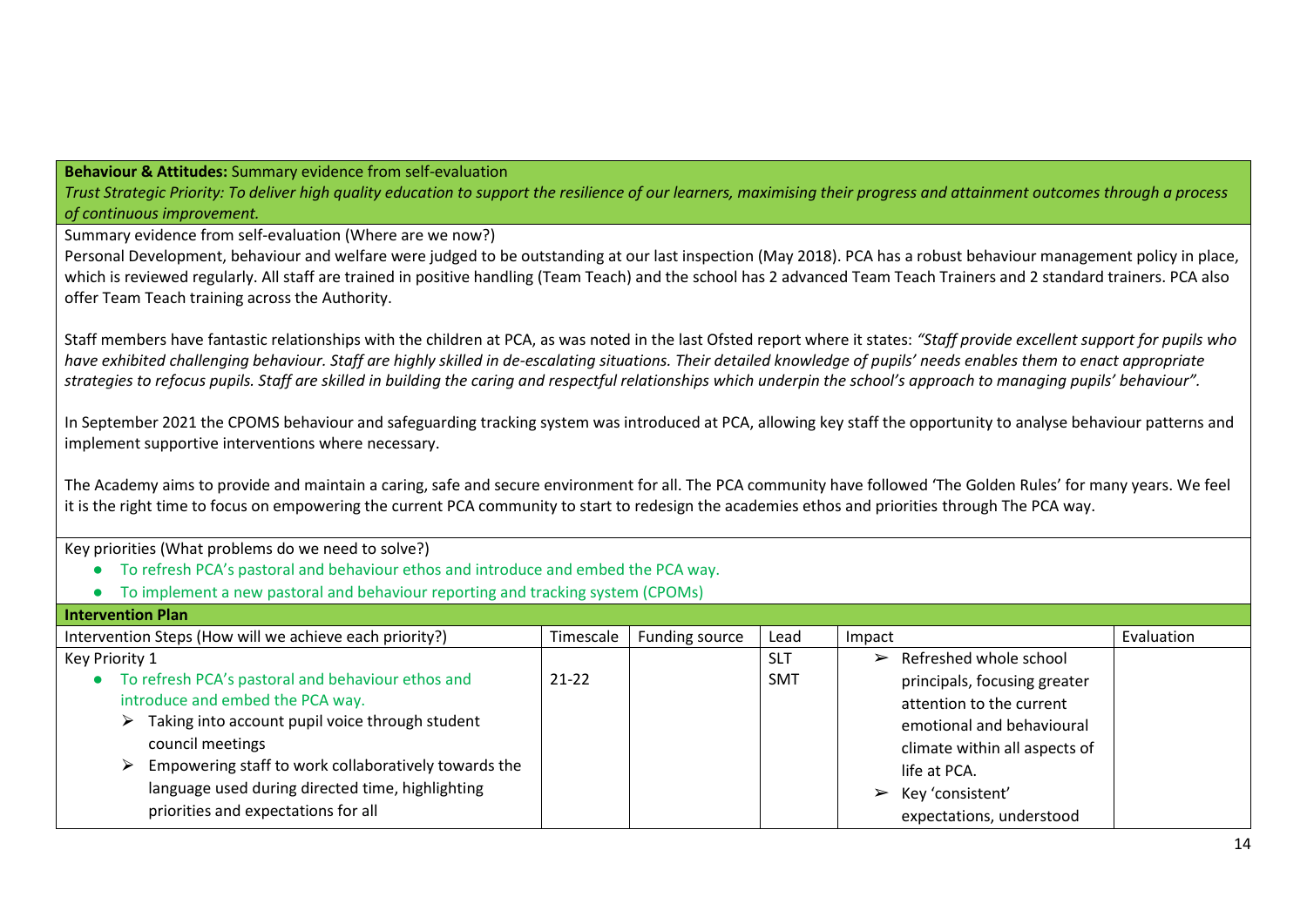| Using the staff voice to creatively make the PCA<br>accessible for all<br>Having clear links to the golden threads<br>➤<br>Communicating the PCA way to the whole PCA<br>➤<br>community<br>Promoting the PCA way through, assemblies, displays,<br>parents evening, twitter and newsletters                                                                                                                                                                                                                                                                                                                                                  |           |                             | and by the whole PCA<br>community                                                                                   |
|----------------------------------------------------------------------------------------------------------------------------------------------------------------------------------------------------------------------------------------------------------------------------------------------------------------------------------------------------------------------------------------------------------------------------------------------------------------------------------------------------------------------------------------------------------------------------------------------------------------------------------------------|-----------|-----------------------------|---------------------------------------------------------------------------------------------------------------------|
| Key Priority 2<br>To implement a new pastoral and behaviour reporting and<br>tracking system (CPOMs)<br>$\triangleright$ Introduce CPOMs to the PCA staff body through staff<br>training<br>Adapt categories and sub-categories to meet the needs<br>of the PCA environment<br>Provide PCA staff with continual support and guidance<br>through the first year of CPOMs' introduction<br>Use the reporting system to track key behaviours of<br>pupils and different cohorts of pupils, highlighting<br>Hotspots and/or triggers<br>Implement intervention strategies to effectively<br>support pupil behaviour through analysis of patterns | $21 - 22$ | DHT/<br>$AHT -$<br>Pastoral | $\triangleright$ A robust and effective<br>tracking system in place<br>Clear analysis of behaviour<br>➤<br>patterns |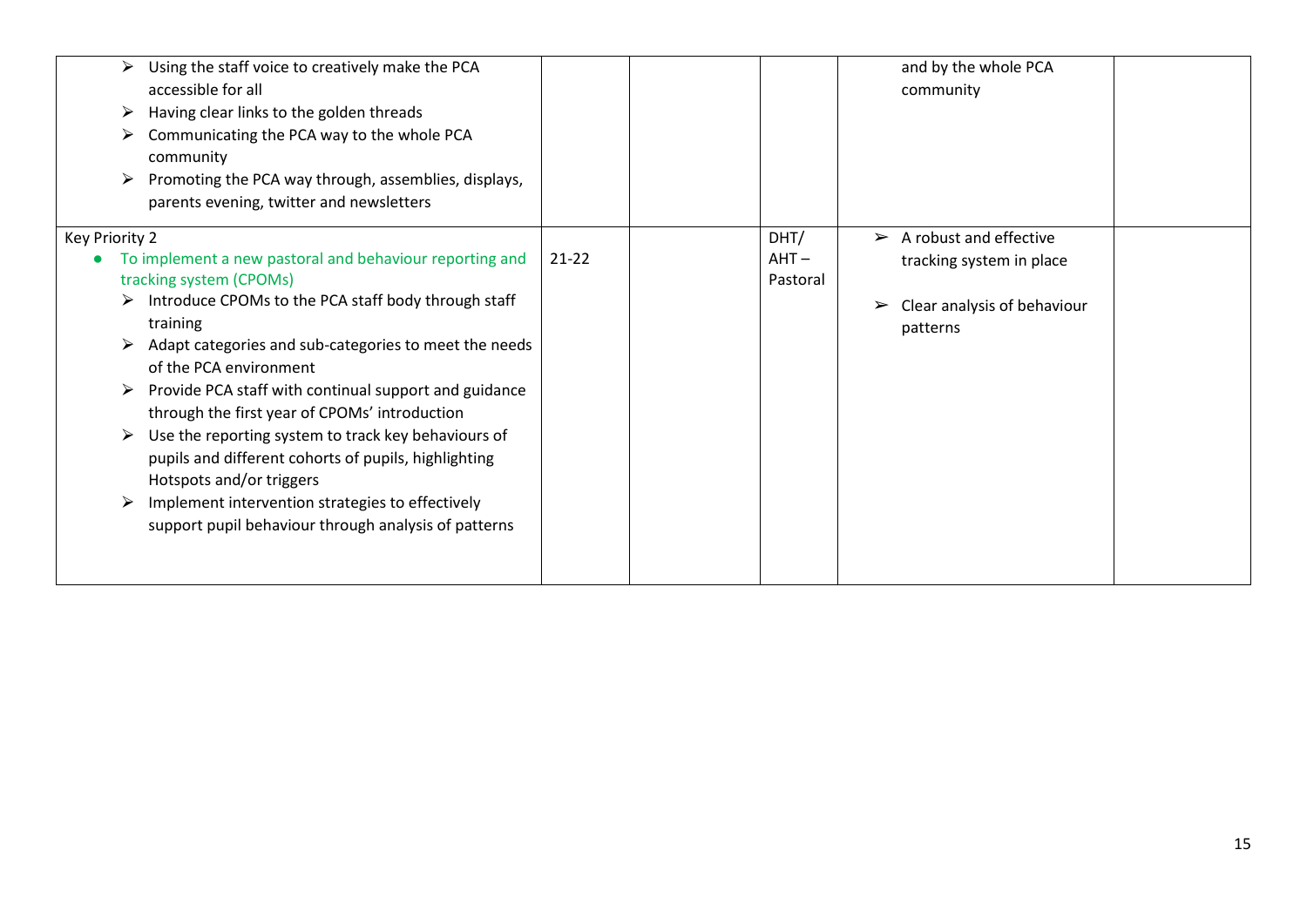# **Overall Effectiveness**: Summary evidence from self-evaluation

*Trust Strategic Priorities To provide a high-quality learning and teaching environments; To deliver high quality education to support the resilience of our learners, maximising their progress and attainment outcomes through a process of continuous improvement; To collaboratively engage with all Stakeholders; To support the sustainability and longevity of the Trust...*

Summary evidence from self-evaluation (Where are we now?)

PCA is a vibrant and highly effective school whose overarching golden threads are that we will develop young people who are '*successful learners, resilient individuals and responsible citizens'*. Our pupils engage in a broad and balanced curriculum and are challenged to achieve their very best. Pupils leave PCA with a wide range of qualifications including Entry level awards, certificates and diplomas, BTEC level 1 and 2 , functional maths , English and computing and where appropriate GCSE maths and Art. Our "Aspirations for Adulthood" curriculum offers our pupils a wide range of diverse experiences which prepare them for the appropriate level of independence throughout their time in school and when they take the next steps in life. Alongside this, our Therapeutic curriculum ensures that our pupils' communication, sensory, physical and medical needs are appropriately met. Through our Learning outside the classroom, extended day and residential programme we offer pupils the opportunity to develop independence, confidence and self-esteem in a supportive environment.

PCA is an outward facing school. Having been a founding member and strategic partner in the Blackpool Teaching School Alliance, setting up the highly successful School Direct programme in 2016, we are now the lead school running the Sea View Trust School Direct programme. PCA also offer support to our mainstream colleagues within the trust and across the local authority and offer full school SEND reviews and Team Teach training. A large number of our staff have advanced qualifications in SEND and many leaders and aspiring leaders have also successfully completed NPQML, NPQSL and NPQH and National SENDCO qualifications.

PCA recognises that our children, young people and our families have been significantly impacted by the COVID-19 pandemic. PCA remained open throughout for vulnerable and key worker children and provided high quality remote education for pupils shielding and isolating during lockdowns. PCA has used the COVID catch up fund not only to support the recovery of lost learning, but also to enhance the mental health and well being of our children and young people.

PCA has rigorously adjusted their safeguarding practice throughout the pandemic, to ensure all children and young people remained safe and well, regardless of whether they were receiving remote or face to face education.

- To use the recovery premium and the school led tutoring funding effectively to accelerate post COVID recovery.
- To audit practice and procedures around the Business administration of PCA.
- To audit learning areas across PCA and develop as appropriate

| <b>Intervention Plan</b>                                |           |                       |            |        |            |
|---------------------------------------------------------|-----------|-----------------------|------------|--------|------------|
| Intervention Steps (How will we achieve each priority?) | Timescale | <b>Funding source</b> | Lead       | Impact | Evaluation |
| Key Priority 1                                          |           |                       | <b>SLT</b> |        |            |
| To use the recovery premium and the school led tutoring | 21-22     | Recovery              |            |        |            |
| funding effectively to accelerate post COVID recovery.  |           | premium, Pupil        |            |        |            |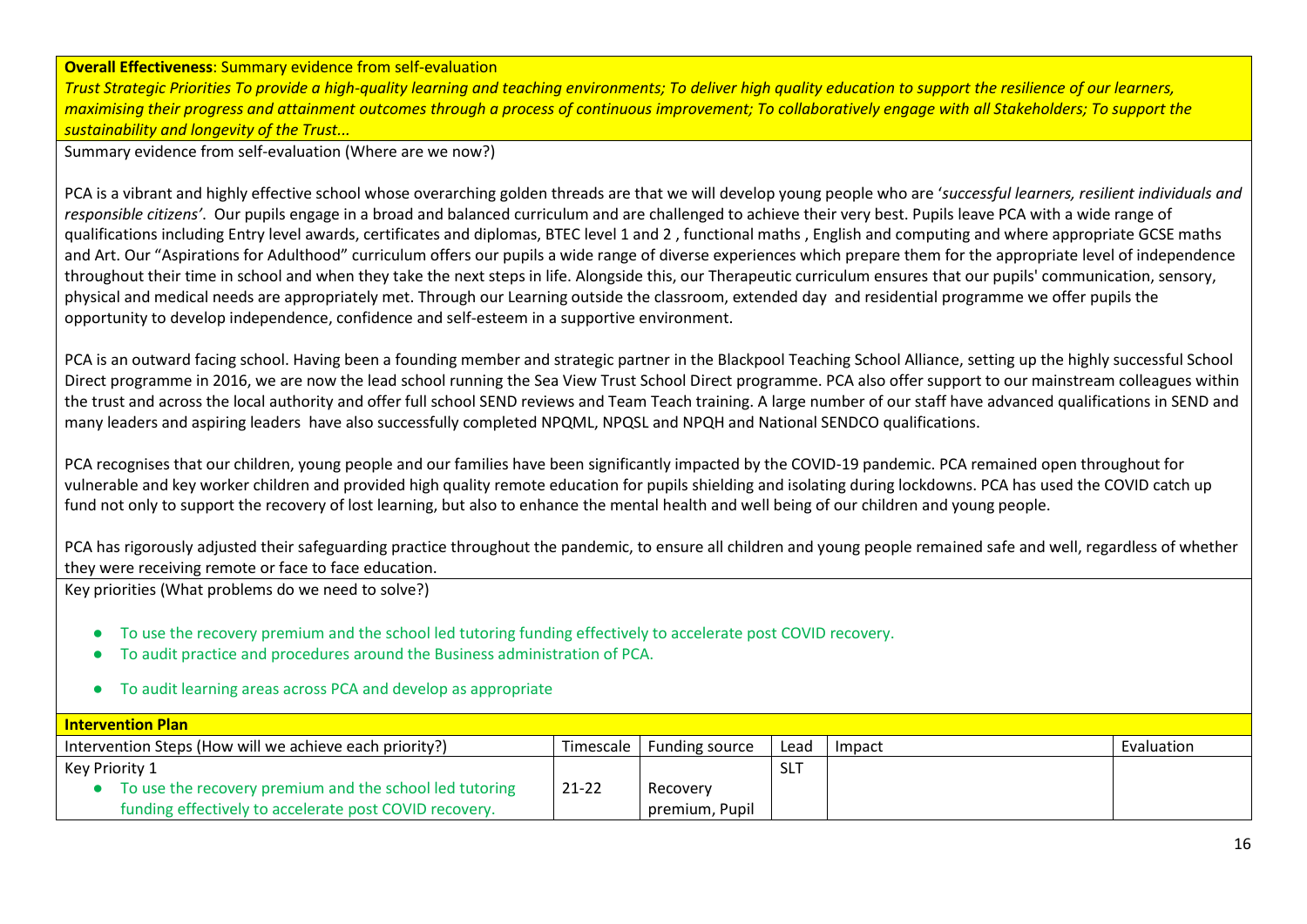| $\triangleright$ Assess and identify the key areas of recovery needed across<br>each key stage both academically and pastorally.<br>$\triangleright$ Create action plan for the use of recovery premium and<br>implement this.<br>$\triangleright$ Recruit 2 School Led Tutors to work across the Primary and<br>Secondary phases, targeting pupil premium demonstrating<br>significant lost learning.    |         | Premium and<br>School Led<br>tutoring<br>funding. |            | $\triangleright$ Clear understanding of lost<br>learning across the PCA<br>population.<br>$\blacktriangleright$<br>Interventions appropriately<br>➤<br>targeted<br>$\blacktriangleright$<br>Lost learning recovered<br>$\blacktriangleright$                                                                                                                                                                             |
|-----------------------------------------------------------------------------------------------------------------------------------------------------------------------------------------------------------------------------------------------------------------------------------------------------------------------------------------------------------------------------------------------------------|---------|---------------------------------------------------|------------|--------------------------------------------------------------------------------------------------------------------------------------------------------------------------------------------------------------------------------------------------------------------------------------------------------------------------------------------------------------------------------------------------------------------------|
| Key Priority 2<br>To audit practice and procedures around the Business<br>$\bullet$<br>administration of PCA.                                                                                                                                                                                                                                                                                             | $21-22$ |                                                   | GH/<br>LG  |                                                                                                                                                                                                                                                                                                                                                                                                                          |
| $\triangleright$ Audit practice and procedures around the Single Central<br>Record<br>Audit practice and procedures around Finance and HR<br>Audit practice and procedures around Health & Safety across<br>➤<br>the PCA site<br>$\triangleright$ Audit practice and procedures around office processes<br>Across all four areas, following audit we will implement procedural<br>changes as appropriate. |         |                                                   |            | $\triangleright$ Monthly SCR checks by the<br>Headteacher in place and<br>recorded.<br>$\triangleright$ Regular Finance and HR audits<br>and checks by AFL/ABL in<br>place and recorded.<br>$\triangleright$ Regular Health and Safety<br>checks undertaken by Site<br>Manager, ABL and Health &<br>Safety Governor and recorded<br>$\triangleright$ Regular office process and<br>procedure checks undertaken<br>by ABL |
| Key priority 3<br>To audit learning areas across PCA and develop as<br>appropriate                                                                                                                                                                                                                                                                                                                        | $21-22$ | School budget                                     | <b>SLT</b> | All learning areas across PCA<br>$\bullet$<br>are fit for purpose and<br>support positive attitudes and<br>approaches to learning.                                                                                                                                                                                                                                                                                       |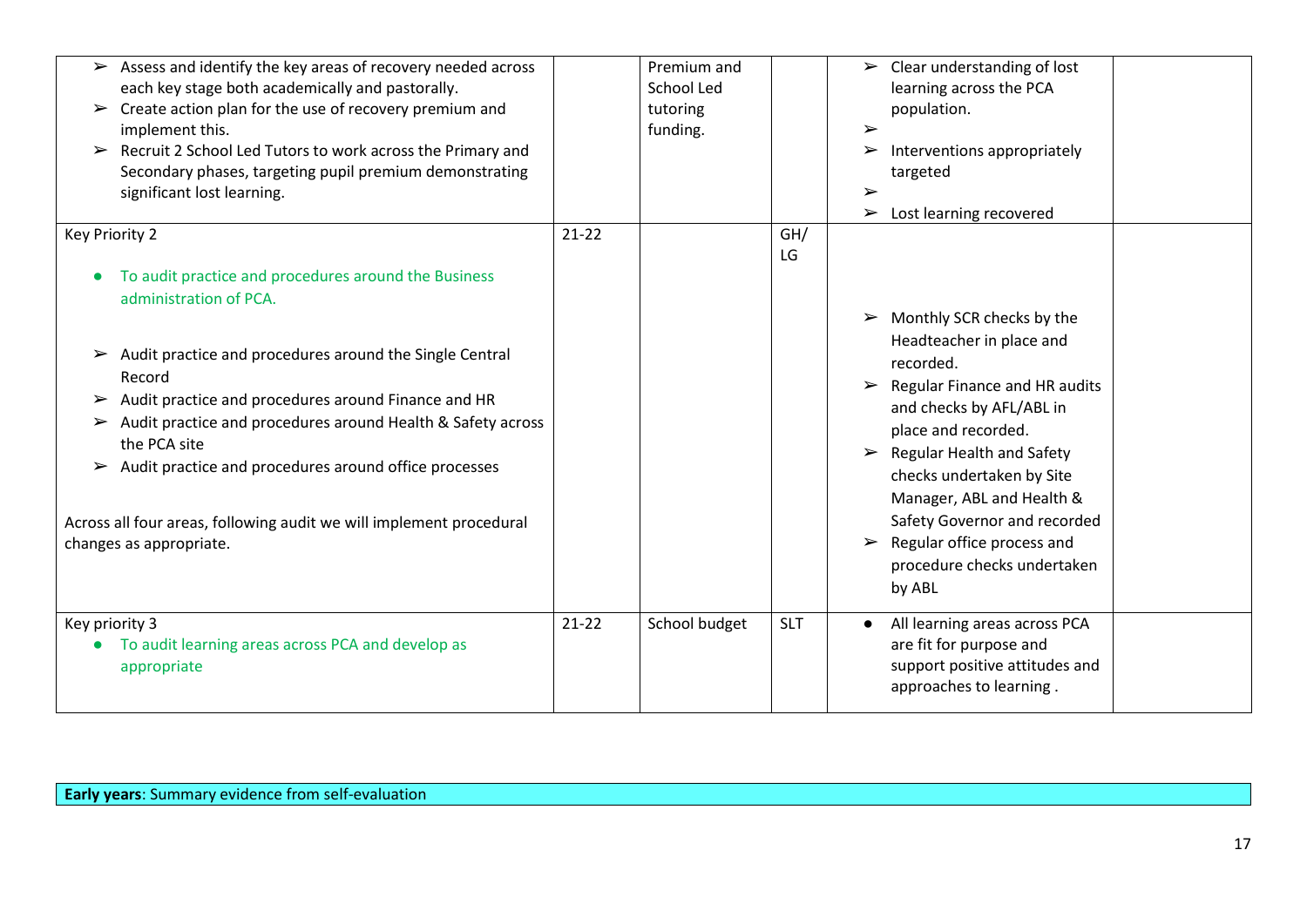*Trust Strategic Priority: To deliver high quality education to support the resilience of our learners, maximising their progress and attainment outcomes through a process of continuous improvement.*

Summary evidence from self-evaluation (Where are we now?)

Park Community Academy EYFS provision has been recognised externally, for several years as providing an excellent provision for pupils to achieve a high level of success towards meeting their targets from a low starting point; however PCA has not stood still. The new extension building is now fully in use and includes a new play area, purpose build nursery classroom, and Art Room.

The SEND needs of pupils now accessing the Lower Primary Department has also increased this year with a greater number of children with severe learning difficulties on role. The new Therapy Room and enhanced Sensory Room supports this change in provision. The Therapy Room is now able to provide the essential space for external agencies providing additional support for pupils with OT, PT and Speech Therapy outcomes on their EHCP. The new room also provides a place where PCA staff and parents work with the therapists during appointments. The Team Leader has taken the opportunity to further developed the new provision as part of her NPQML Leadership Qualification project which is to be completed this year.

Supporting children's learning at home during Covid restrictions has helped us to develop new ways of working in partnership with parents, which includes using Google Classroom, class emails, and providing practical home learning activities using every day resources. We have also developed our web site to include supportive videos for parents to understand their child's needs in relation to ASD and sign supported language. We have also developed a bank of daily routine songs that parents can access at home to link school and home closer together.

In 2020 PCA was an Early Adopter school for the new statutory framework for the EYFS that became effective from 1 September 2021.

To support this new framework, the curriculum and policy was revisited and updated to reflect all changes. The seven areas of learning and development remain unchanged, however there are new educational programmes and revised early learning goals (ELGS).

The Team Leader has adapted the methods of collecting evidence for assessments to enable staff to spend more time working with children rather than recoding evidence. The teacher's professional judgements are now drawn on more than physical evidence.

The Reception Baseline Assessment (RBA) has also been introduced. To support the delivery of the EYFS and provide a base to assess small steps of progress for pupils with complex needs the non-statutory guidance including Development Matters 2020 and Birth to Five Matters is used.

PCA is also working in partnership with the EYFS Lead at Tor View School as part of the Trust to develop a shared curriculum and assessment method for recording small steps of progress.

- To develop a new EYFS assessment tool showing the small steps of progress for pupils with SLD based on the new EYFS Framework. Working in partnership with Tor View as the other Trust Special Setting.
- To develop the outdoor provision to provide children with a greater range of opportunities to learn more from the natural environment. (Ofsted Target)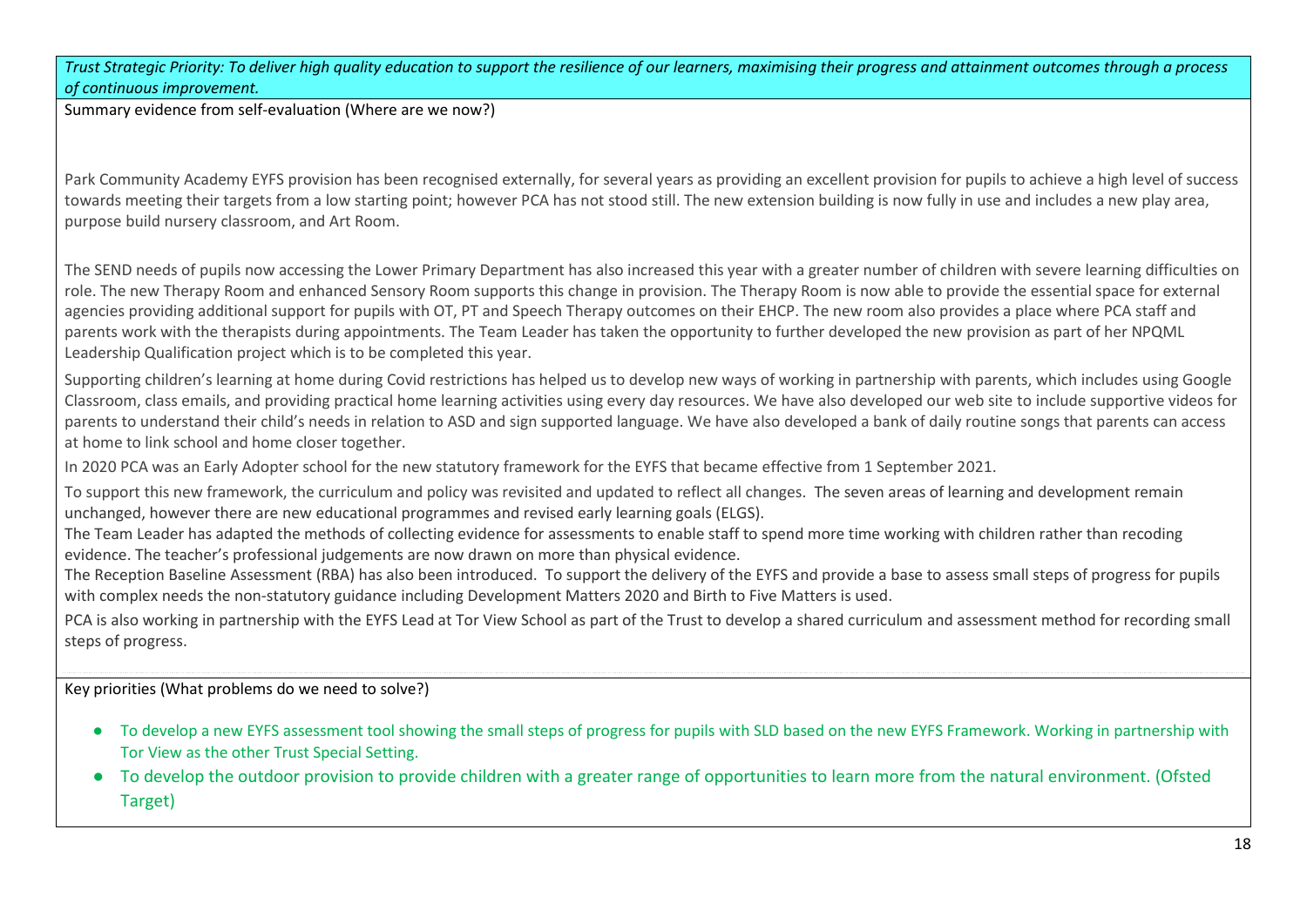| <b>Intervention Plan</b>                                                          |           |                |           |                                                         |            |
|-----------------------------------------------------------------------------------|-----------|----------------|-----------|---------------------------------------------------------|------------|
| Intervention Steps (How will we achieve each priority?)                           | Timescale | Funding source | Lead      | Impact                                                  | Evaluation |
| Key Priority 1                                                                    | $21 - 22$ | Assessment     | <b>DB</b> | $\triangleright$ Improved target setting and            |            |
| • To develop a new EYFS assessment tool showing the small                         |           | <b>Budget</b>  | VH        | challenge for pupils with SLD                           |            |
| steps of progress for pupils with SLD based on the new EYFS                       |           |                |           | Improved partnership with<br>$\blacktriangleright$      |            |
| Framework. Working in partnership with Tor View as the                            |           |                |           | <b>Tor View</b>                                         |            |
| other Trust Special Setting.                                                      |           |                |           |                                                         |            |
|                                                                                   |           |                |           | Lost learning recovered<br>➤                            |            |
| To embed the new EYFS Baseline assessment                                         |           |                |           |                                                         |            |
|                                                                                   |           |                |           | Monitoring impact of<br>$\blacktriangleright$           |            |
| $\triangleright$ To complete an external moderation of the baseline               |           |                |           | interventions more accurately                           |            |
|                                                                                   |           |                |           | <b>New EYFS Curriculum</b><br>$\blacktriangleright$     |            |
| To target set for the end of KS2 from the baseline<br>$\blacktriangleright$       |           |                |           | Embedded                                                |            |
|                                                                                   |           |                |           |                                                         |            |
| $\triangleright$ To embed the new EYFS Curriculum                                 |           |                |           |                                                         |            |
| Key Priority 2                                                                    | $21 - 22$ | Curriculum     | <b>DB</b> | $\triangleright$ Improved pupil progress due            |            |
| • To develop the outdoor provision to provide children                            |           | <b>Budget</b>  | VH        | to environment.                                         |            |
| with a greater range of opportunities to learn more                               |           |                |           | $\triangleright$ Positive impact on                     |            |
| from the natural environment.                                                     |           |                |           | relationships and resilience                            |            |
|                                                                                   |           |                |           | following Covid restrictions                            |            |
| $\triangleright$ To use the extended Forest are for daily activities              |           |                |           | Increased confidence and self-<br>$\blacktriangleright$ |            |
|                                                                                   |           |                |           | esteem through exploration,                             |            |
| $\triangleright$ To ensure all staff are secure in using the Forest school        |           |                |           | problem solving, and being                              |            |
|                                                                                   |           |                |           | encouraged to learn how to                              |            |
|                                                                                   |           |                |           | assess and take appropriate                             |            |
| $\triangleright$ To provide a range of appropriate Forest school equipment for    |           |                |           | risks depending on their                                |            |
| <b>EYFS</b>                                                                       |           |                |           | environment.                                            |            |
| $\triangleright$ To provide outside clothing suitable for cold and wet conditions |           |                |           | $\triangleright$ Expand vocabulary and                  |            |
|                                                                                   |           |                |           | communication skills                                    |            |
|                                                                                   |           |                |           | $\triangleright$ Resources in place and                 |            |
|                                                                                   |           |                |           | accessible                                              |            |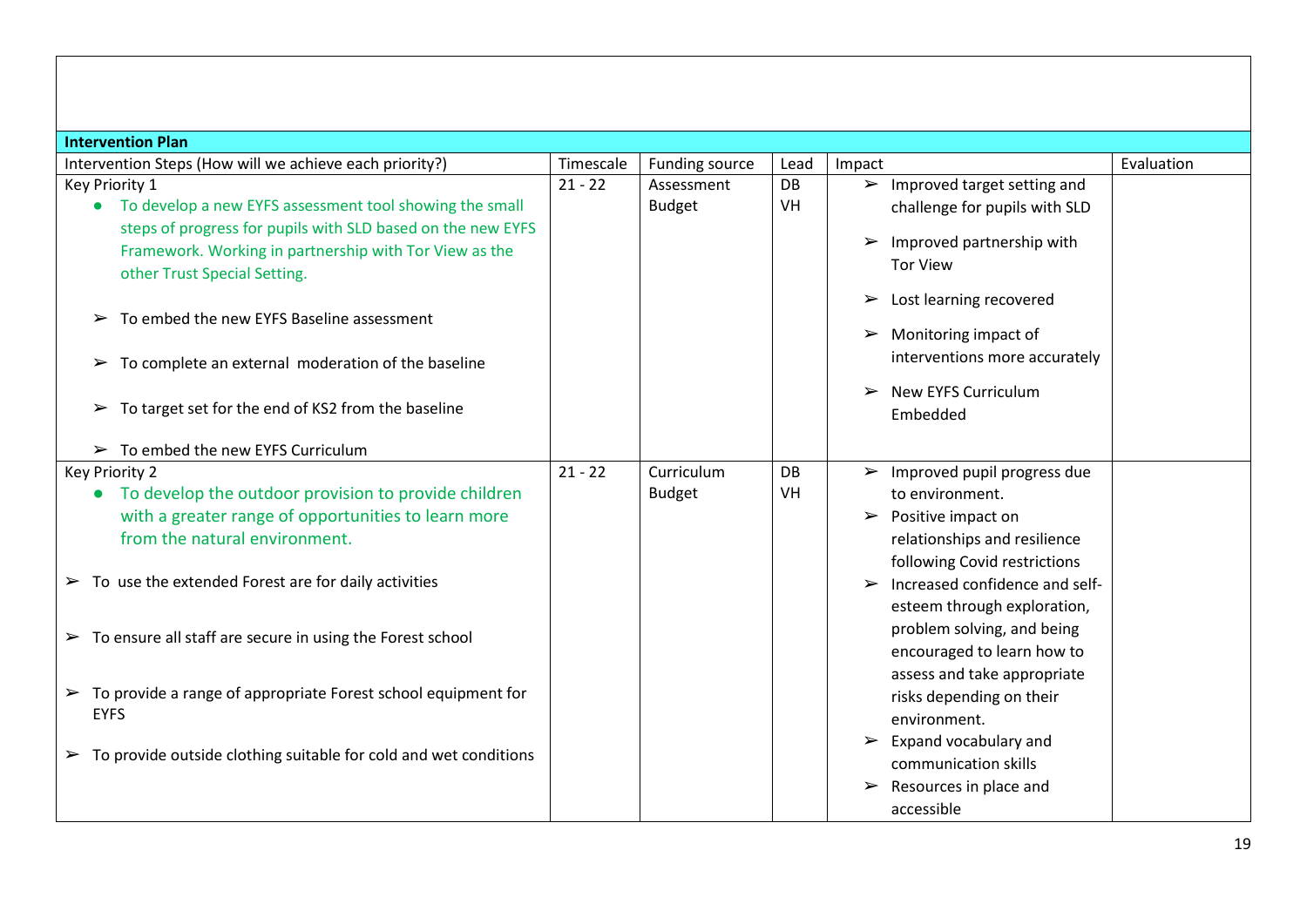|  | $\triangleright$ Increased staff training for<br><b>EYFS Forest school</b> |
|--|----------------------------------------------------------------------------|
|  |                                                                            |

**Sixth Form**: Summary evidence from self-evaluation

*Trust Strategic Priority: To deliver high quality education to support the resilience of our learners, maximising their progress and attainment outcomes through a process of continuous improvement.*

Summary evidence from self-evaluation (Where are we now?)

At Westbury Sixth Form Centre, we continue to provide a nurturing environment in a strong pastoral setting. We utilise a holistic learning approach to maximise inclusivity and we provide real opportunities for students to develop those all-important life and employability skills. We continue to provide students with outstanding teaching and learning that will prepare them for the all important steps towards adult life.

We are currently undergoing consultation with the SVT and Blackpool LEA/Council to move our 6<sup>th</sup> form cohort and provision to 'The Oracle'. This move will provide our students with a more appropriate environment in which to 'Grow, Learn & Achieve' in preparation for adulthood, whilst continuing with an appropriately planned curriculum, in a more spacious setting with additional resources. It will also provide space for communication, recreational and pastoral times, as well as providing opportunity for enterprise and growth.

Students follow one of three pathways that reflect the structure and aspirations of the school curriculum. Each pathway has the flexibility to capitalise on each student's strengths whilst supporting them to develop at an appropriate rate. Students are supported in the transition from WFSC with early signposting and discussions at reviews with appropriate members of satellite providers. Qualifications are mapped and tracked to gain the greatest level of outcomes possible for each student, be it a certificate or a diploma. Careers based encounters are a huge aspect of sixth form life, staff work closely with providers to offer bespoke and tailored placements for the maximum number of students possible. Our aim is to equip the students with the skills they will need to become successful learners, resilient individuals and responsible and integrated citizens within their communities.

Students are offered national awards that match up to other outstanding post 16 providers on the coast. In 2021 a number of students received their Silver D of E award and also their National Citizens award.

All sixth form pupils have access to an appropriate college experience as well as work experience and volunteering opportunities tailored to their interests and passions. A range of creative, life skills and physical education programmes and opportunities, including extra-curricular activities and residentials, enriches the curriculum.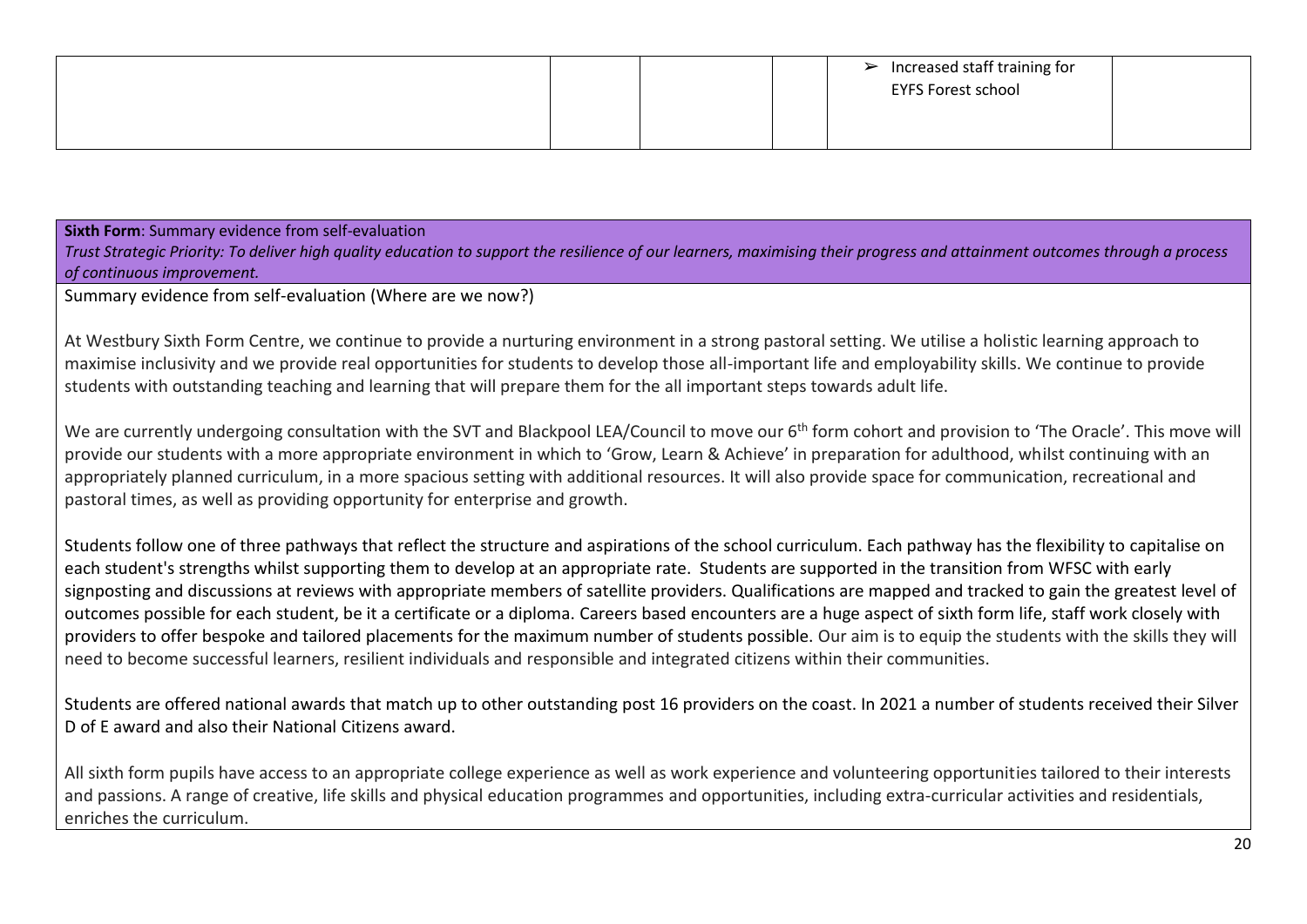During the school closure as a consequence of the pandemic, students were educated online and those who were unable to access any ICT equipment at home were issued with a laptop to ensure they could continue to learn, remote learning will continue to stay in place during this forthcoming year. This ensured progress was not lost whilst students were out of school and the summer 2020 examination results reflect the resilience and hard work by both staff and students.

A more appropriate data driven tracking system was put into place that reflects the needs of the students at WSFC. The new steps for life program was embedded and is now used to inform learning and planning across the sixth form, making reviews more impactful and progression planning more sequential that reflects the schools golden threads.

A well-established and thriving work related learning programme, enterprise curriculum and work experience opportunities, alongside college link courses, supports the students growing independence and readiness for life after school.

We now have a refurbished horse trailer which is available for school and community based enterprise projects, in which our students can begin to learn about the all important skills of work, functional skills and communication.

- To ensure a safe and successful transition from WSFC to The Oracle, for our young people and their families.
- To further enhance the Sixth Form curriculum offer to appropriately meet the changing needs of our young people.

| Intervention Plan                                                                                                                                                                                                                                                                                                                                                                                                                        |           |                                                  |                      |                                                                                                                                                                                                                                                                            |            |
|------------------------------------------------------------------------------------------------------------------------------------------------------------------------------------------------------------------------------------------------------------------------------------------------------------------------------------------------------------------------------------------------------------------------------------------|-----------|--------------------------------------------------|----------------------|----------------------------------------------------------------------------------------------------------------------------------------------------------------------------------------------------------------------------------------------------------------------------|------------|
| Intervention Steps (How will we achieve each priority?)                                                                                                                                                                                                                                                                                                                                                                                  | Timescale | Funding source                                   | Lead                 | Impact                                                                                                                                                                                                                                                                     | Evaluation |
| Key Priority 1                                                                                                                                                                                                                                                                                                                                                                                                                           | $21 - 22$ | LA for refurb of                                 | GH/HG                | Improved curriculum and<br>$\blacktriangleright$                                                                                                                                                                                                                           |            |
| To ensure a safe and successful transition from WSFC to The                                                                                                                                                                                                                                                                                                                                                                              |           | the building and                                 | KE                   | functional skills opportunities                                                                                                                                                                                                                                            |            |
| Oracle, for our young people and their families.                                                                                                                                                                                                                                                                                                                                                                                         |           | PCA purchase of                                  | <b>MS</b>            | due to environment.                                                                                                                                                                                                                                                        |            |
| To complete the consultation process in line with the<br>$\blacktriangleright$<br>SVT/Blackpool LEA/Council<br>$\triangleright$ To meet with families and pupils to deliver our vision and<br>curriculum/pastoral offer<br>To meet with Governors and staff to deliver our vision and<br>curriculum/pastoral offer<br>$\triangleright$ To receive official 'handover of the building' after Health &<br>Safety and other official checks |           | new resources<br>and staffing as<br>appropriate. | <b>WSFC</b><br>staff | Enhanced social space having<br>$\blacktriangleright$<br>a positive impact on<br>relationships and mental<br>health.<br>➤<br>Oracle and resources<br>$\blacktriangleright$<br>providing skills for students to<br>become successful learners,<br>resilient individuals and |            |